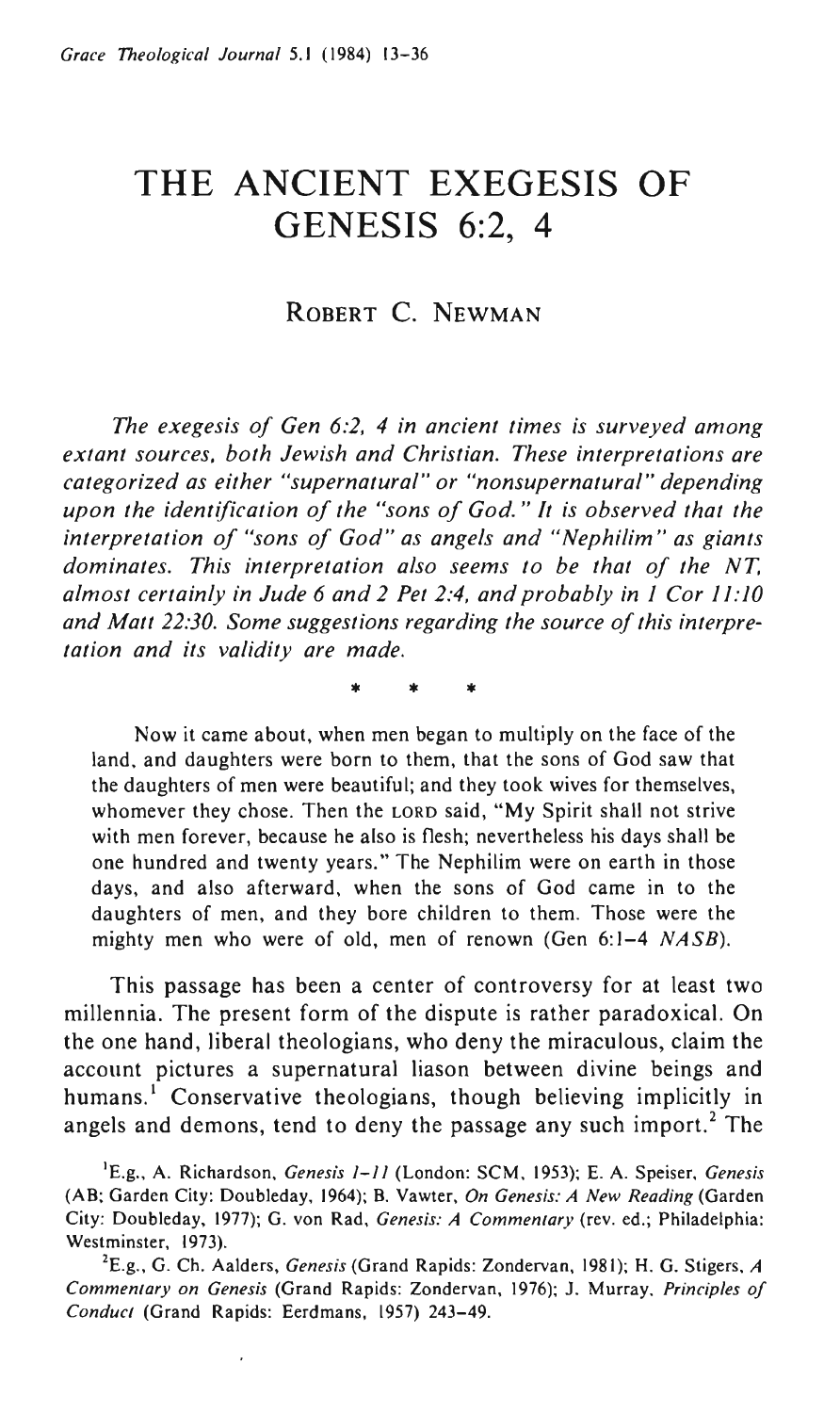liberal position is more understandable with the realization that they deny the historicity of the incident and see it as a borrowing from pagan mythology. The rationale behind the conservative view is more complex: though partially a reaction to liberalism, the view is older than liberal theology. Moreover, the conservative camp is not unanimous in this interpretation; several expositors see supernatural liasons here, but ones which really occurred.<sup>3</sup>

The concern in this article, however, is not to trace the history of interpretation of this passage, nor (basically) to discuss modern arguments for and against various views. Rather, the concern is to see how it was understood in antiquity and (if possible) why it was so understood.

Gen 6:1-4 seems to be something of an "erratic boulder" for all interpreters, standing apart to some extent from its context. The preceding chapter consists of a 32-verse genealogy extending from Adam through his son Seth to Noah and his sons. God is mentioned in three connections only: he creates man  $(5:1)$ , walks with Enoch (5:22, 24) and curses the ground (5:29). If we include the last two verses of chapter 4, we pick up two more references: Seth is God's replacement for Abel (4:25); and men begin to call upon the LORD at the time of Enosh (4:26). Following our passage, the context leads quickly into the flood, beginning with God's observation that both man and beast must be wiped out because man's wickedness has become very great.

From the passage and its context a number of questions arise. Who are the "sons of God" mention in 6:2, 4? The phrase occurs nowhere else in the context or even in Genesis. Who are the "daughters of men"? This phrase at least seems to be related to v 1, where "men" have "daughters" born to them. Why does the text say "sons of God" and "daughters of men" rather than "sons of men" and "daughters of God"? How is God's reaction in vv 3 and 5 related to all this? Are these marriages the last straw in a series of sins leading to the flood or not? Who are the "Nephilim" in v 4? Are they the offspring of the sons of God and the daughters of men or not? Are they the "mighty men" mentioned in the same verse? Is it *their* sin which brings on the flood?

The scope of this article does not permit an investigation of all these matters. We shall concentrate on two: the phrase בני האלהים, usually translated "sons of God" (vv 2, 4) and the word נפלים, here transliterated "Nephilim" (v 4). Though other matters are of interest

<sup>3</sup>U. Cassuto, *A Commentary on the Book oj Genesis: Part I: From Adam to Noah. Gen* 1-68 (Jerusalem: Magnes and Hebrew University, 1961); H. M. Morris, *The Genesis Record* (Grand Rapids: Baker, 1976); W. A. Van Gemeren, "The Sons of God in Genesis 6:1-4," *WTJ* 43 (1981) 320-48.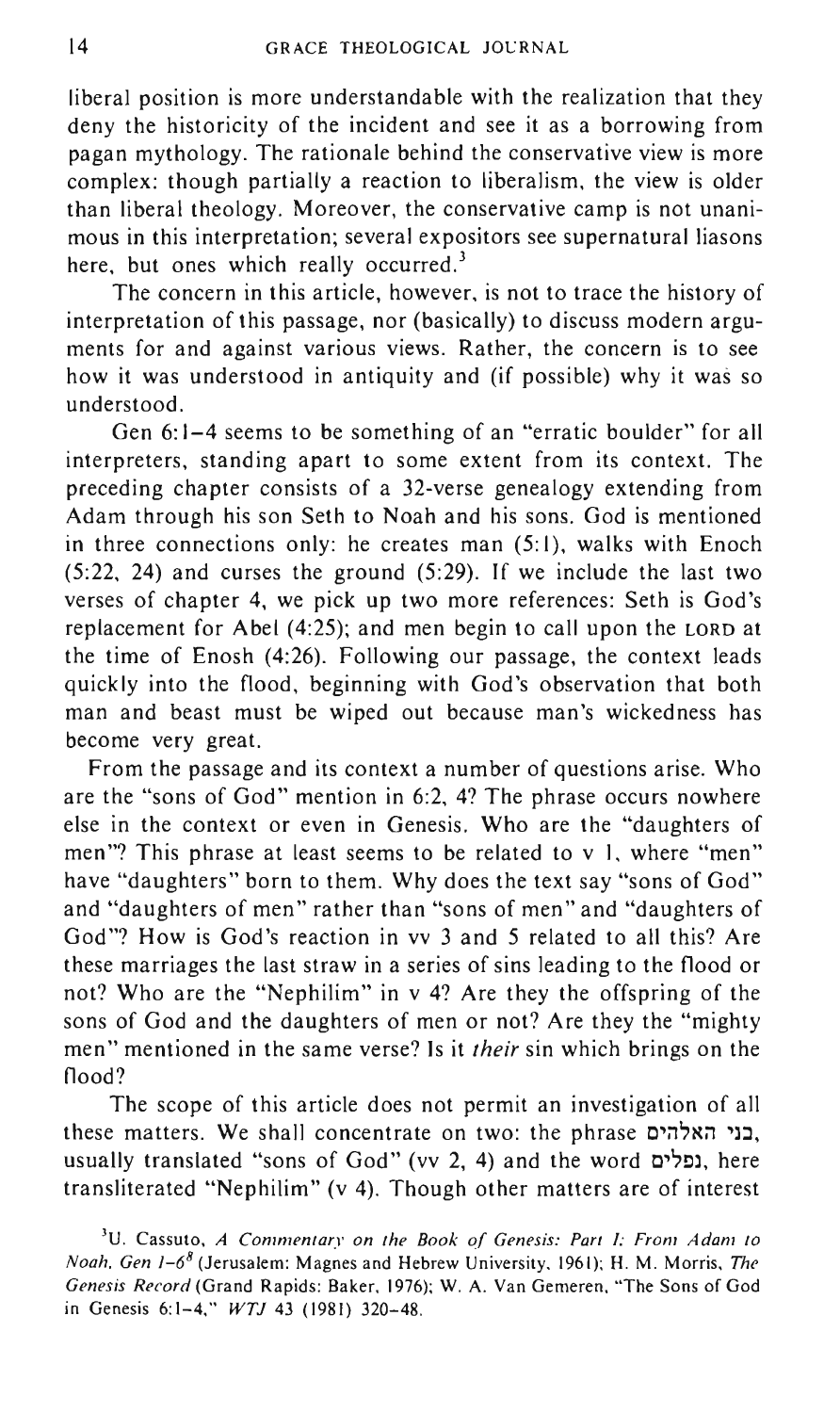and will influence one's interpretation, these two seem to constitute an interpretive watershed.

For ease of discussion we shall divide the various interpretive schemes into two broad categories which we label "supernatural" and nonsupernatural" (this rather clumsy term being used to avoid the connotation of "proper" which "natural" would give). The supernatural category will include any views in which the sons of God are not human, and the nonsupernatural those in which they are human. Within each category we shall proceed more or less chronologically from the earliest extant examples to late antiquity, giving greater attention to earlier materials. The NT will be omitted from this preliminary survey, but we shall return to it later to see if it favors one of these interpretations. Thereafter we shall examine possible exegetical bases for the various views and seek to draw some conclusions regarding not only what was done in antiquity but how we should interpret the passage. We hope also to provide some general methodological suggestions.

# THE SUPERNATURAL INTERPRETATION

Among extant materials interpreting Gen 6:2, 4, the supernatural view is older, though we cannot be sure in which work it appears first, the LXX or I Enoch.

# *LXX*

The Old Greek version of the Pentateuch, traditionally known as the LXX, was probably produced in the middle of the 3rd century B.C.<sup>4</sup> Extant MSS of Genesis render בני האלהים variously as viol tou θεοῦ and ἄγγελοι τοῦ θεοῦ. "The latter alternative clearly moves the

4J. W. Wevers, "Septuagint," *IDB* 4 (1962) 273; E. M. Blaiklock, "Septuagint," *ZPEB* 5 (1976) 343-44.

5See the relevant textual footnotes in A. Rahlfs, *Septuaginta* (7th ed.; Stuttgart: Wurttembergische Bibelanstalt, 1962) 8, and especially in J. W. Wevers, *Genesis*  (Göttingen LXX: Göttingen: Vandenhoeck and Ruprecht, 1974) 108. The variant aYYEAOt is the minority reading among extant MSS and versions, but it is supported by many witnesses, including Codex Alexandrinus (4th century A.D.), as well as Philo and Josephus, both writing in the 1st century A.D. though extant only in much later MSS. These latter comment on the passage in such a way that their reading cannot be dismissed as a scribal error from later Christian copyists. viol is the majority reading, for which the most important witnesses are papyrus 911 (3rd century A.D.) and Codex Coislinianus (7th century). The Gottingen LXX favors the latter reading since it is supported by all the MS groups, though none are as early as Philo and Josephus. Yet the influence of the MT on the transmission of the LXX might well explain uiol, even if aYYEAOt were the original translation. It is therefore impossible to be certain whether άγγελοι was the original translation or an early midrashic corruption.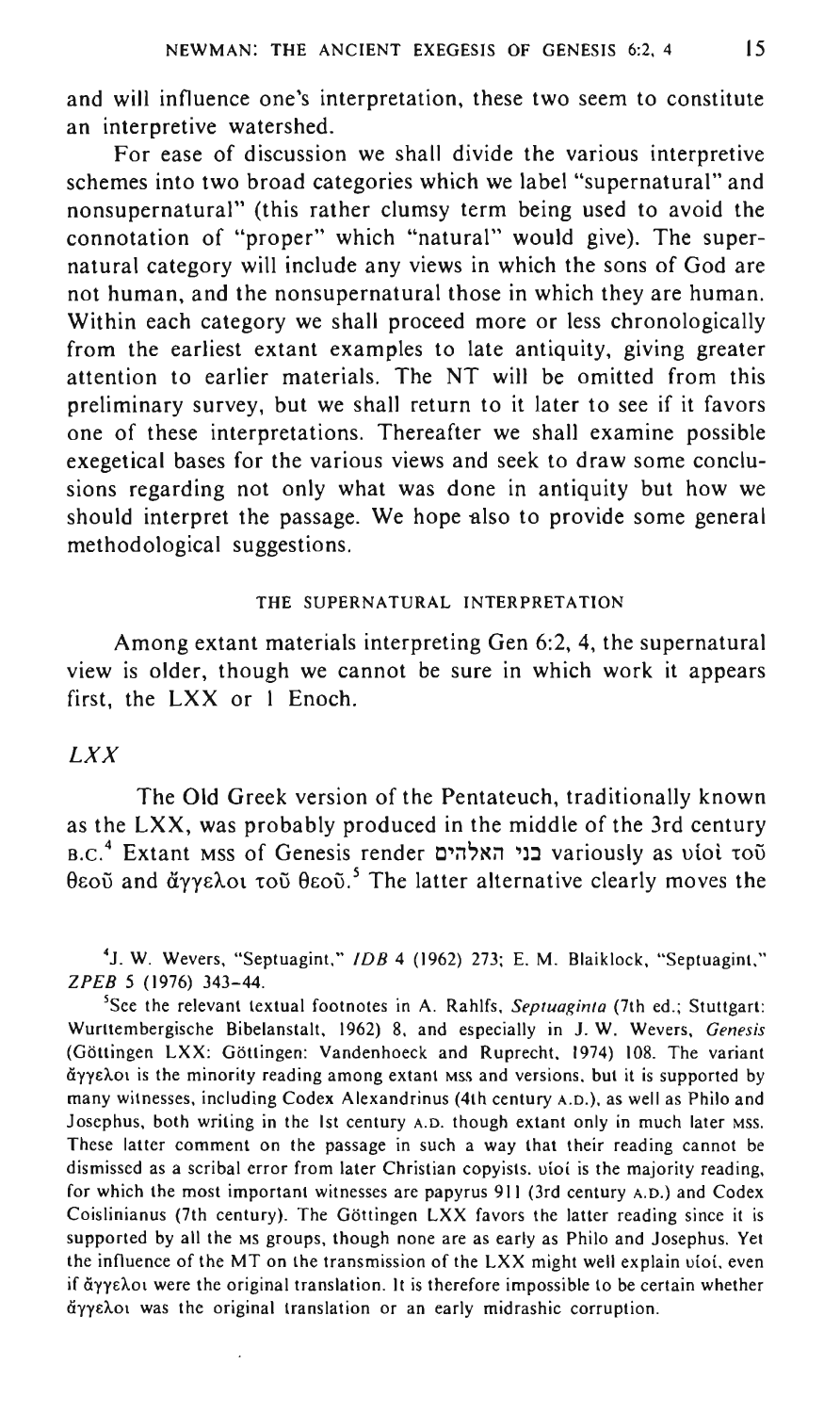text in a supernatural direction, even though  $\tilde{\alpha}$ yye $\lambda$ oc sometimes means a human messenger (e.g., Gen 32:3, 6). This variant is already cited and discussed by  $Philo$ ,  $6$  so apparently predates the 1st century A.D. In Gen 6:4 ιατίση is translated γίγαντες without textual variation. The Greek word, usually rendered "giant," indicates a warrior of large stature<sup>7</sup> and translates in Gen 10:8, 9.

# J *Enoch*

Possibly older than the LXX is the book of *Enoch,* an apocalyptic work of great diversity organized around revelations allegedly given to the patriarch of this name. The particular material we are concerned with is thought to be pre-Maccabean by Charles and from the early 2nd century B.C. by Eissfeldt. In any case, fragments from this part of *Enoch* have been found at Qumran in a style of handwriting that dates to the pre-Christian era.<sup>8</sup>

The first five chaps. of *Enoch* present a mostly poetic picture of the coming of God to earth in judgment and what this will mean for the wicked and the righteous. Chap. 6 begins:

And it came to pass when the children of men had multiplied, in those days were born unto them beautiful and comely daughters. And the angels, the children of heaven, saw and lusted after them, and said to one another: 'Come, let us choose wives from among the children of men and beget us children.' (1 *Enoch* 6: 1-2)

The account goes on (chaps. 6-8) to tell how two hundred angels came down on Mt. Hermon, led by their chief Semjaza, took wives, taught them science, magic and technology, and begot by them giants over a mile high! Along with Semjaza, principal attention is given to the angel Azazel, who taught mankind metallurgy for weapons and jewelry.

The good angels report these things to God (chap. 9), who sends Uriel to warn Noah of the coming flood, Gabriel to destroy the giants, Raphael to take charge of Azazel, and Michael to deal with

6Philo, *On the Giants 6.* 

7H. G. Liddell, R. Scott and H. Drissler, *A Greek-English Lexicon. Based on the German Work oj Francis Passow* (New York: Harper and Bros., 1879) 292. [Not in recent edition.]

<sup>8</sup>R. H. Charles, *Apocrypha and Pseudepigrapha of the Old Testament* (Oxford: Clarendon, 1913), 2. 163; O. Eissfeldt, *The Old Testament: An Introduction* (Oxford: Blackwell, 1965) 618-19. M. Rist ("Enoch, Book of," *IDB* 2 [1962] 104) would date this section later, ca. 100 B.C. In any case, fragments of this part of *Enoch* have been found at Qumran: see O. Betz, "Dead Sea ScroUs," *IDB* 1(1962) 796; J. T. Milik, *The Books oj Enoch: Aramaic Fragments oj Qumran Cave* 4 (Oxford: Clarendon, 1976) 6, 139-40, 164.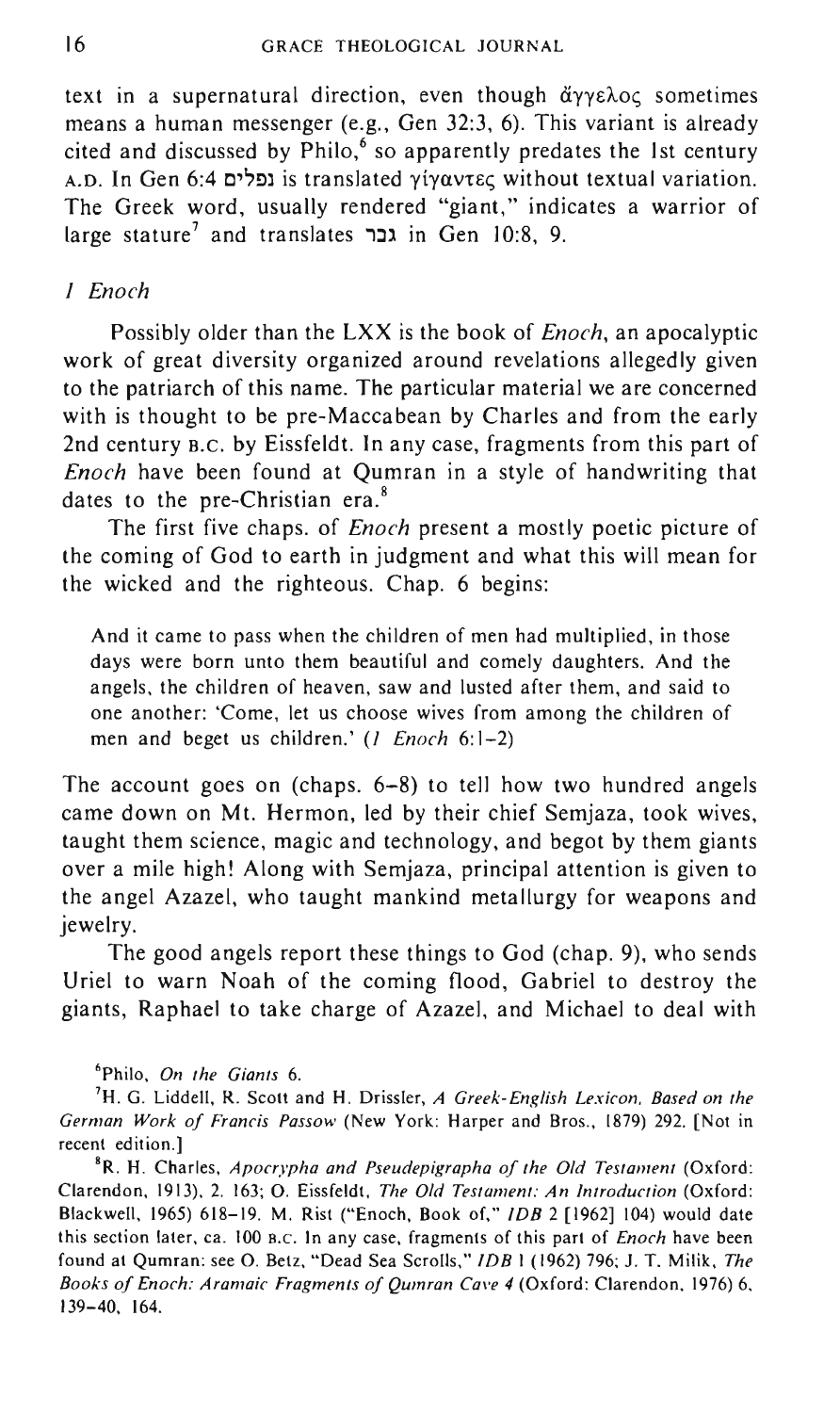Semjaza and his fellows. The instructions given to Raphael and Michael are of particular interest:

Bind Azazel hand and foot, and cast him into darkness: and make an opening in the desert, which is in Dudael, and cast him therein. And place upon him rough and jagged rocks, and cover him with darkness, and let him abide there for ever, and cover his face that he may not see light. And on the great day of judgment he shall be cast into the fire. (1 *Enoch 10:4-6)* 

Go, bind Semjaza and his associates who have united themselves with women so as to have defiled themselves with them in all their uncleanness. And when their sons [the giants] have slain one another, and they have seen the destruction of their beloved ones, bind them fast for seventy generations in the valleys of the earth, till the day of their judgment and of the consummation, till the judgment that is for ever and ever is consummated. (*I Enoch* 10:11-12)

Thus *Enoch* presents an interpretation of Gen 6 in terms of angelic cohabitation with women, resulting in gigantic offspring. The angels who sinned are bound to await the final judgment.

### *Jubilees*

The Book of Jubilees *[Jub.]* is an expanded retelling of Genesis and part of Exodus. It provides an elaborate chronology based on sabbatical cycles and jubilees, plus a theory that the patriarchs observed various Mosaic regulations even before they were given at Sinai. Charles and Tedesche date the book in the last half of the 2nd century B.C., while Eissfeldt puts it about 100 B.C. More recently VanderKam has presented detailed arguments for a somewhat earlier date, around  $150$  B.C.<sup>9</sup>

Though apparently dependent on *1 Enoch* or one of its sources, *Jub.* differs from *Enoch* on the reason for the angels' descent to earth:

... and he called his name Jared; for in his days the angels of the Lord descended on the earth, those who are named the Watchers, that they should instruct the children of men, and that they should do judgment and uprightness on the earth.  $(Jub. 4:15)$ 

Chap. 5 follows with an expansion of Gen 6, in which these Watchers cohabit with women and the offspring produced are giants. The sinning angels are not named, but God's response to their sin is described:

9Charles, *Pseudepigrapha* 6; S. Tedesche, "Jubilees, Book of," *IDB* 2 (1962) 1002; Eissfeldt, *OT Introduction* 608; J. C. VanderKam, *Textual and Historical Studies in the Book of Jubilees* (HSM 14; Missoula, MT: Scholars, 1977) 283-84.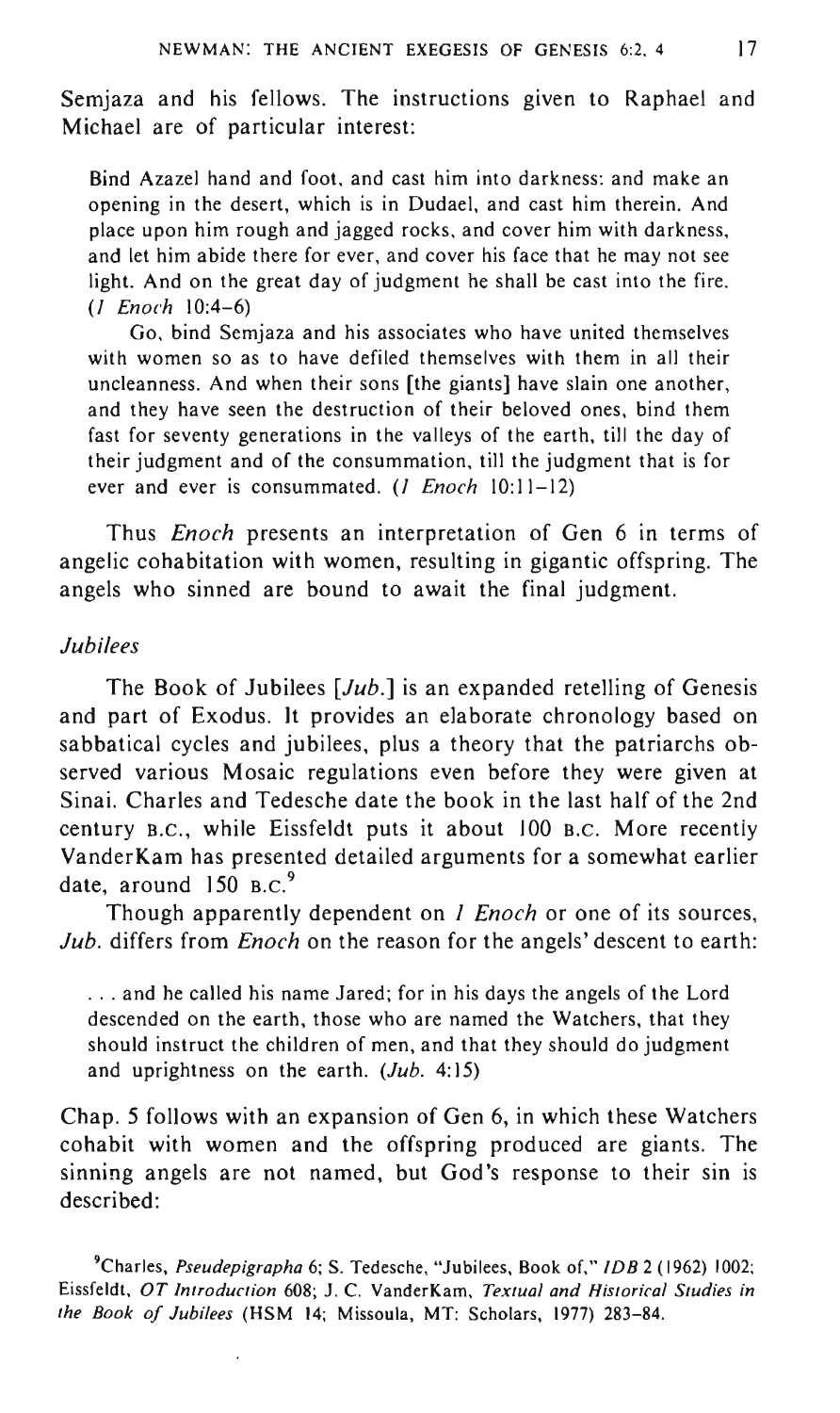And against the angels whom He had sent upon the earth, He was exceedingly wroth, and He gave command to root them out of all their dominion, and He made us [one of the good angels is speaking] to bind them in the depths of the earth, and behold they are bound in the midst of them and are (kept) separate.  $(Jub, 5:6)$ 

# *Other Pseudepigrapha*

The other works included in Jewish pseudepigrapha which refer to this view are late. Both 2 *Enoch* 18 and 2 Baruch *[Bar]* 56 mention the angels of Gen 6 as being punished by torment, the former indicating that they are under earth, the latter as being in chains.

The Testaments of the Twelve Patriarchs [T. 12 *Patr.]* make reference to this view more than once, but the date and nature of these works are problematical since they are Chritian in their present form. Whether the Testaments are basically pre-Christian with some later editing, or basically Christian using some older Jewish materials, is still hotly debated.<sup>10</sup> In any case  $T$ . *Reub.* 5:5-7 presents an unusual variant of the supernatural view: the actual cohabitation is between humans, but the spiritual influence of the angels produces giants:

Flee, therefore, fornication, my children, and command your wives and your daughters, that they adorn not their heads and faces to deceive the mind: because every woman who uses these wiles hath been reserved for eternal punishment. For thus they allured the Watchers who were before the flood; for as these continually beheld them, they lusted after them, and they conceived the act in their mind; for they changed themselves into the shape of men, and appeared to them when they were with their husbands. And the women lusting in their minds after their forms, gave birth to giants, for the Watchers appeared to them as reaching even unto heaven.

T. *Naph.* 3:3-5 gives a supernatural interpretation of Gen 6: 1-4 in a grouping of examples which parallels those in Jude and 2 Pet:

The Gentiles went astray, and forsook the Lord, and changed their order, and obeyed stocks and stones, spirits of deceit. But ye shall not be so, my children, recognizing in the firmament, in the earth, and in the sea, and in all created things, the Lord who made all things, that ye become not as Sodom, which changed the order of nature. In like manner the Watchers also changed the order of their nature, whom the Lord cursed at the flood, on whose account he made the earth without inhabitants and fruitless.

'OEissfeldt, *OT Introduction* 631-36; M. Smith, "Testaments of the Twelve Patriarchs," *IDB4* (1962) 575-79; M. E. Stone, "Testaments of the Twelve Patriarchs," *IDB Supp* (1976) 877.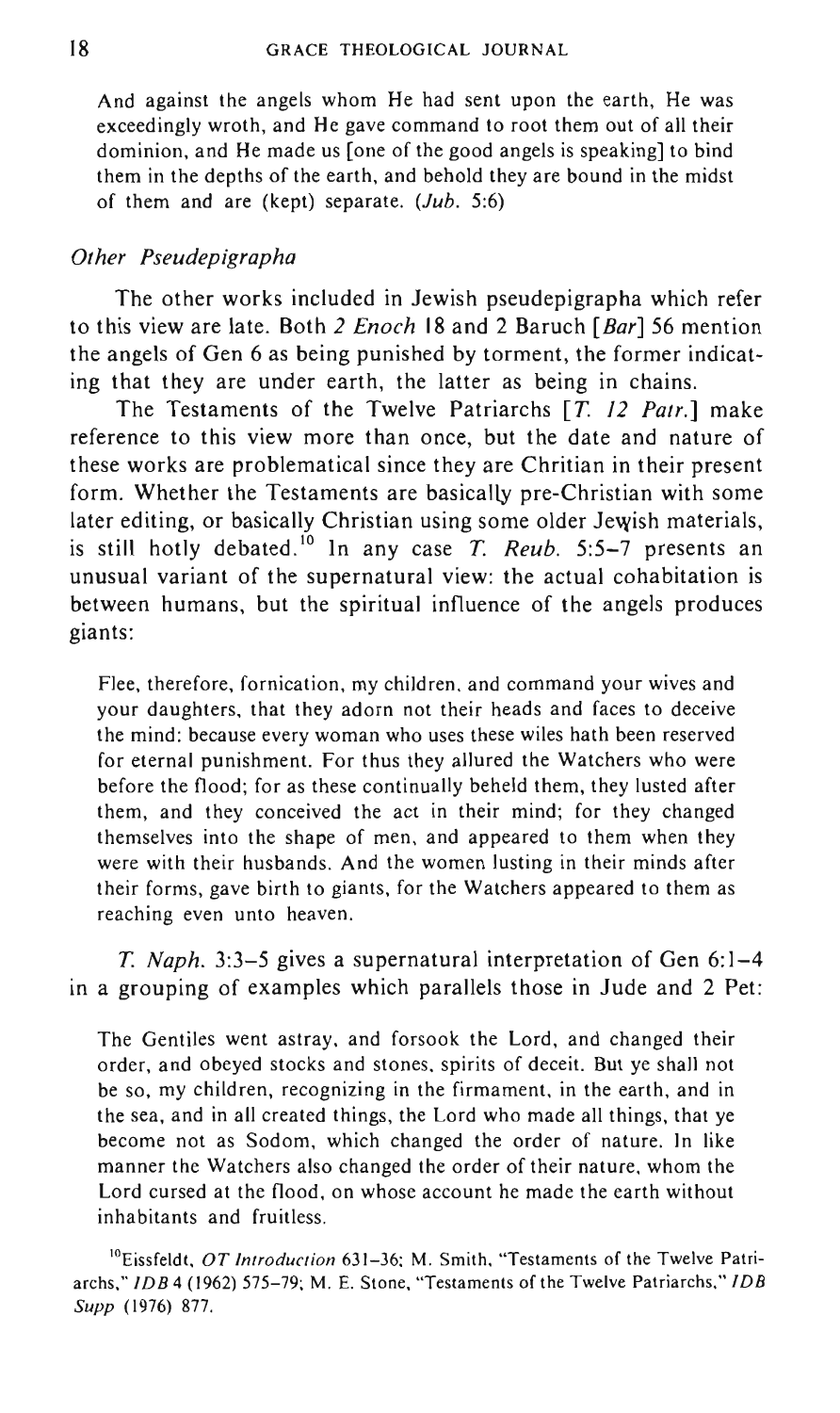#### *Qumran*

Among the materials found in caves near the Dead Sea, both the Genesis Apocryphon [lQapGen] and the Damascus Document [CD] refer to the supernatural interpretation. The former is a retelling of Genesis in popular style, extant only in one fragmented MS, which has been dated paleographically to the late 1st century B.C. or early 1st century  $A.D.<sup>11</sup>$  On the basis of a detailed comparison of contents with *1 Enoch* and *Jub.,* Vermes believes that apGen is older and a source for both, "the most ancient midrash of all." Fitzmyer disagrees, dating apGen in the same era as the extant Ms.<sup>12</sup> Certainly it is no later than the Roman destruction of Qumran about A.D. 68. **In** what little remains of the scroll's col. 2, Lamech is fearful that his wife's pregnancy (her child will be Noah) is due to "the Watchers and the Holy Ones," but she stoutly denies it.

The CD is a sort of covenant-renewal document: the history of the community (presumably Qumran) is sketched, and its members are exhorted to covenant faithfulness. Cross and Vermes date the work to about  $100$  B.C.<sup>13</sup> Speaking of the "guilty inclination" and "eyes of lust," the author says:

For through them, great men have gone astray and mighty heroes have stumbled from former times until now. Because they walked in the stubbornness of their heart the Heavenly Watchers fell; they were caught because they did not keep the commandments of God. And their sons also fell who were tall as cedar trees and whose bodies were like mountains. (CD 2:16-19)

## *Philo*

In his treatise *On the Giants*, the Alexandrian Jewish philosopher Philo (20 B.C.-A.D. 50)<sup>14</sup> quotes the Old Greek version of this passage with the readings άγγελοι τοῦ θεοῦ and γίγαντες. Unfortunately Philo is not always a clear writer. Apparently he takes the literal meaning of the verses to refer to angels and women since, imediately after quoting Gen 6:2, he says:

It is Moses' custom to give the name of angels to those whom other

IIJ. A. Fitzmyer, *The Genesis Apocryphon of Qumran Cave* 1: *A Commentary*  (BibOr 18A; Rome: Biblical Institute, 1971) 15.

<sup>12</sup>G. Vermes, *Scripture and Tradition in Judaism: Haggadic Studies* (SPB 4; Leiden: Brill, 1973) 124-25; Fitzmyer, *Genesis Apocryphon 16-19.* 

13F. M. Cross, Jr., *The Ancient Library of Qumran and Modern Biblical Studies*  (rev. ed.; Garden City: Doubleday, 1961) 81-82n; G. Vermes, *The Dead Sea Scrolls in English* (Baltimore: Penguin, 1968) 95.

14All dates are approximate throughout.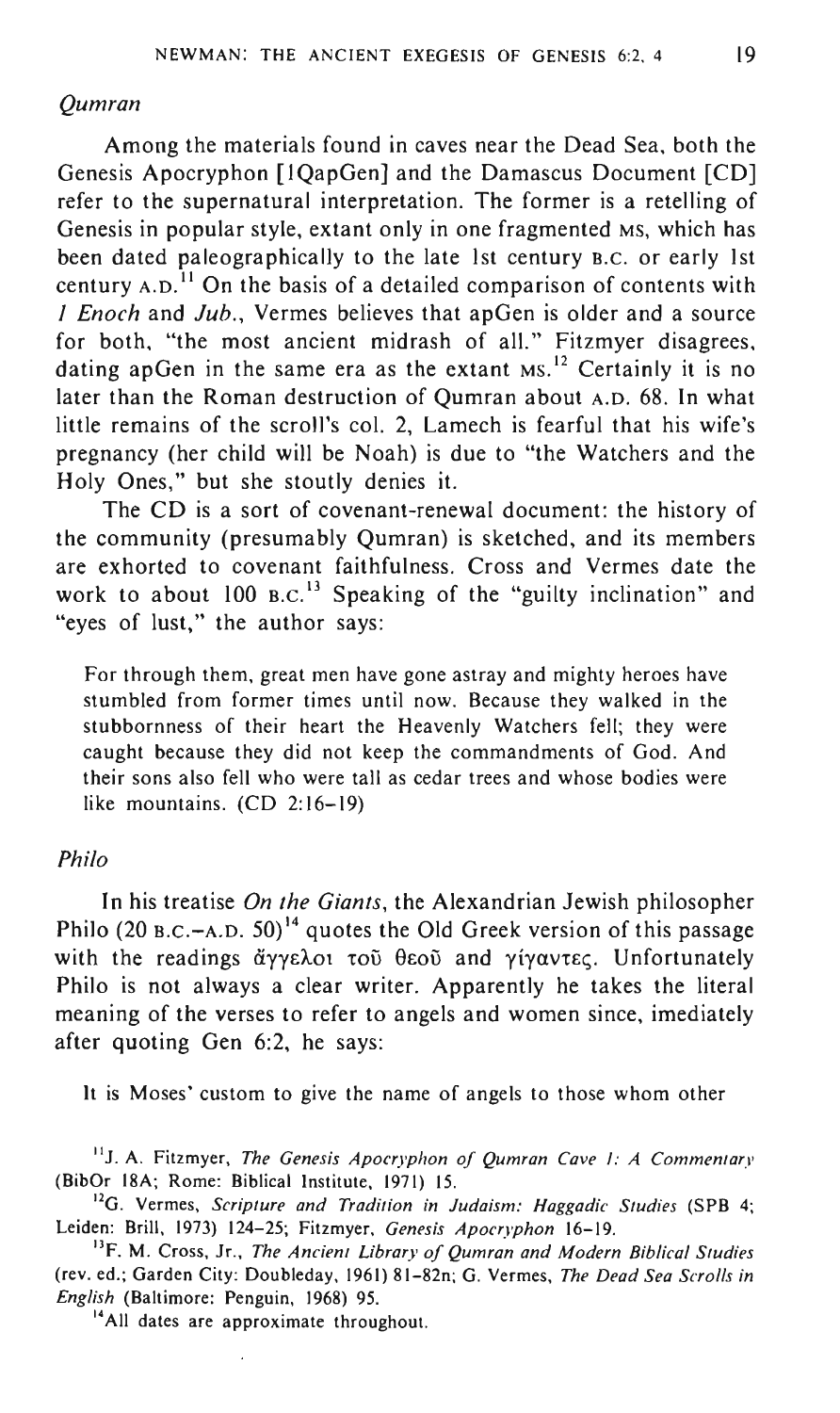philosophers call demons [or spirits], souls that is which fly and hover in the air. And let no one suppose that what is here said is a myth.<sup>15</sup>

After a lengthy discussion arguing for the existence of non-corporeal spirits, however, Philo proceeds to allegorize the passage:

So, then, it is no myth at all of giants that he [Moses] sets before us; rather he wishes to show you that some men are earth-born, some heaven-born, and some God-born. <sup>16</sup>

Roughly speaking, these three categories Philo enumerates correspond to people primarily concerned about the physical, the intellectual and the mystical, respectively. Philo's sympathies definitely lie with the second and third. He has no interest in stories about physical mating, and is probably best understood as rejecting the literal meaning of this passage.<sup>17</sup> If so, we have in Philo a literal exegesis which gives the supernatural interpretation and an allegorical exegesis which provides a very unusual sort of nonsupernatural view.

# *Josephus*

From late in the 1st century A.D. comes the *Jewish Antiquities* of Flavius Josephus (A.D. 37-100). The first eleven books of the *Antiquities* retell the biblical history with various elaborations based on Jewish traditions. In book one, just before recounting the flood, Josephus says:

For many angels of God now consorted with women and begat sons who were overbearing and disdainful of every virtue, such confidence had they in their strength; in fact, the deeds that tradition ascribes to them resemble the audacious exploits told by the Greeks of the giants.<sup>18</sup>

In addition to this clearly supernatural interpretation, Franxman sees evidence for a nonsupernatural interpretation involving Sethite-Cainite intermarriage: in the immediately preceding sentences of Josephus, we are told that the Sethites continue virtuous for seven generations and then turn away from God and become zealous for wickedness, a feature of later Sethite-Cainite views.<sup>19</sup> Yet nothing about intermarriage of Sethites and Cainites appears in the extant

15 Philo, *Giants 6-7.* 

 $16$ Ibid., 60.

<sup>17</sup>See S. Sandmel, *Philo of Alexandria* (New York: Oxford, 1979) 150, 162, who notes that Philo denies the historicity of Sarah and Hagar in *On Mating 180.*  18Josephus, *Antiquities 1.73.* 

19T. W. Franxman, *Genesis and the 'Jewish Antiquities' of Flavius Josephus*  (BibOr 35; Rome: Biblical Institute, 1979) 80-81.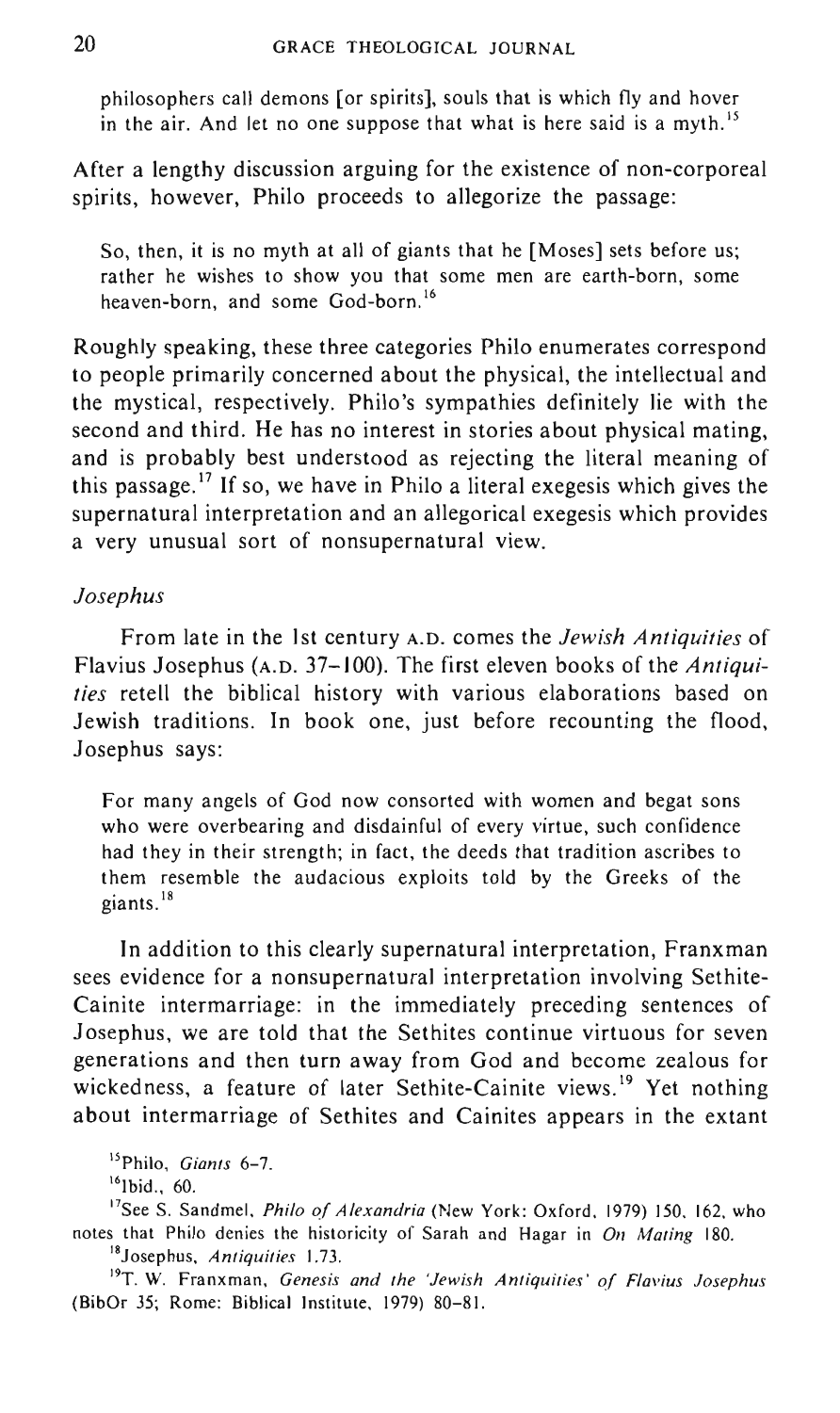copies of Josephus, so Franxman must postulate this in a non-extant source he used.

# *Targum Pseudo-Jonathan*

It is difficult to know where to place the targumim. These Aramaic translations of Scripture (often paraphrases or even commentaries) have an oral background in the synagogue services of pre-Christian times, but their extant written forms seem to be much later. 20 Among these, the *Targum Pseudo-Jonathan [Tg. Ps.-J.]* presents at least a partially supernatural interpretation. Although in its extant form this targum is later than the rise of Islam in the 7th century A.D., early materials also appear in it.<sup>21</sup> In view of the rabbinic reactions to the supernatural view by the 2nd century A.D. (see below), our passage is probably one of its early parts:

And it came to pass when the sons of men began to multiply on the face of the ground, and beautiful daughters were born to them, that the sons of the great ones saw that the daughters of men were beautiful, with eyes painted and hair curled, walking in nakedness of flesh, and they conceived lustful thoughts; and they took them wives of all they chose .... Shamhazai and Azael fell from heaven and were on earth in those days, and also after that, when the sons of the great ones came in unto the daughters of men, and they bare children to them: the same are called men of the world, the men of renown. *(Tg. Ps.-J.* 6: 1-2, 4)

Here the phrase "sons of the great ones" may reflect a nonsupernatural interpretation, but the reference to Shamhazai and Azael falling from heaven certainly does not. The names given are close to those in *1 Enoch,* considering that the latter has gone through two translations to reach its extant Ethiopic version. Notice also that the Nephilim are here identified with the angels rather than their offspring as in *Enoch, Jub.,* and Josephus.

As we shall see below, the supernatural interpretation was eventually superceded in Jewish circles by a nonsupernatural one, probably in the century following the fall of Jerusalem. Yet remnants of the former can still be seen in later rabbinic literature.

# *Early Christian References*

Passing over the NT for the time being, we find abundant early evidence for the supernatural interpretation in Christian circles. Justin Martyr (A.D. 100-160) says, in his *Second Apology:* 

2°1. Bowker, *The Targums and Rabbinic Literature* (Cambridge: University, 1969) 14; M. McNamara, *Targum and Testament* (Grand Rapids: Eerdmans, 1972) 86-89. 2lBowker, *Targums* 26; McNamara, *Targum and Testament 178.*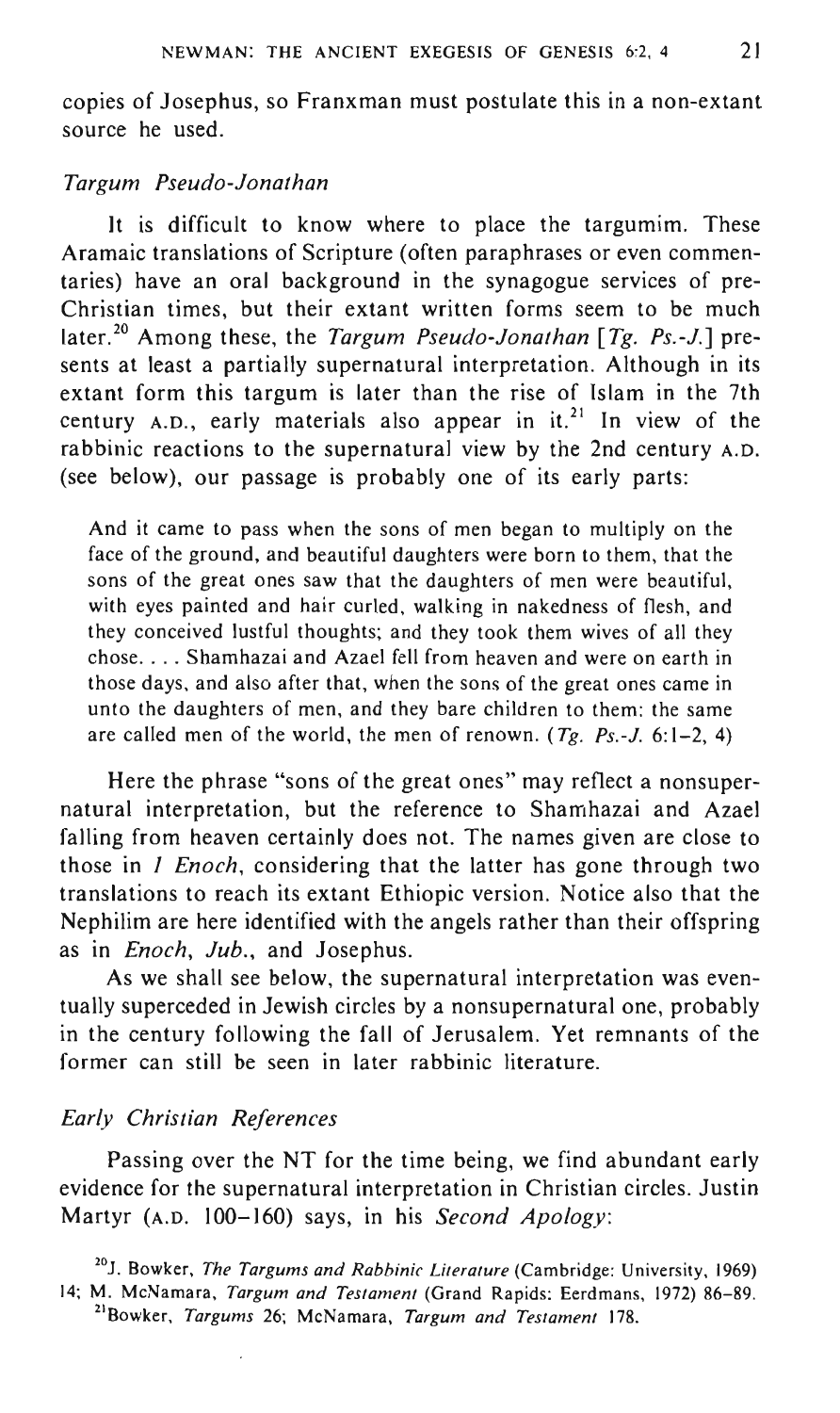God, when He had made the whole world, and subjected things earthly to man, ... committed the care of men and of all things under heaven to angels whom He appointed over them. But the angels transgressed this appointment, and were captivated by love of women, and begat children who are those that are called demons.<sup>22</sup>

Justin goes on to tell how the human race was subdued to the angels by being introduced to magic, fear, false worship and lust, and how they were trained in all sorts of wickedness. Justin accepts the pagan mythologies as having some historical veracity, describing the acts of these angels and demons rather than the gods.

Clement of Alexandria (A.D. 150-215) alludes to the supernatural interpretation in his *Miscellanies*: "... the angels who had obtained the superior rank, having sunk into pleasures, told to the women the secrets which had come to their knowledge.... $^{323}$ 

Tertullian (A.D. 160-220) speaks of the incident several times. In *On Idolatry* 9, he says that "those angels, the deserters from God, the lovers of women," revealed astrology to mankind. In his work *Against Marcion* 5.18 he argues that Paul's reference to "spiritual wickedness in the heavenlies" (Eph 6: 12) does not refer to Marcion's wicked creator-god, but to the time "when angels were entrapped into sin by the daughters of men." And in his treatise *On the Veiling of Virgins* 7, he argues that Paul's reference to veiling "because of the angels"  $(1$  Cor  $11:10$ ) refers to this incident.

Lactantius (A.D. 240-320), in his *Divine Institutes* 2.15, teaches that God sent the angels to earth to teach mankind and protect them from Satan, but that Satan "enticed them to vices, and polluted them by intercourse with women." This is closer to *Jub.* than *Enoch.* The sinning angels, Lactantius continues, could not return to heaven, so they became demons of the air. Their half-breed offspring could not enter hell (hades?), so they became demons of the earth. All of this Lactantius connects with pagan mythology and the occult.

Similar materials are found in the *Clementine Homilies 8.11-15*  and the *Instructions* of Commodianus (chap. 3), neither of which is likely to predate the 3rd century.24 The *Homilies* add the unusual idea that the angels had first transformed themselves into jewels and animals to convict mankind of covetousness. Perhaps this was derived from some of the stories about Zeus, as the writer says: "These things also the poets among yourselves, by reason of fearlessness, sing, as they befell, attributing to one the many and diverse doings of all"  $(8:12)$ .

22Justin, *Apology* 2.S.

23CIement, *Miscellanies* S. I. 10.

24See the relevant articles in F. L. Cross, *The Oxford Dictionary of the Christian Church* (London: Oxford, 1958).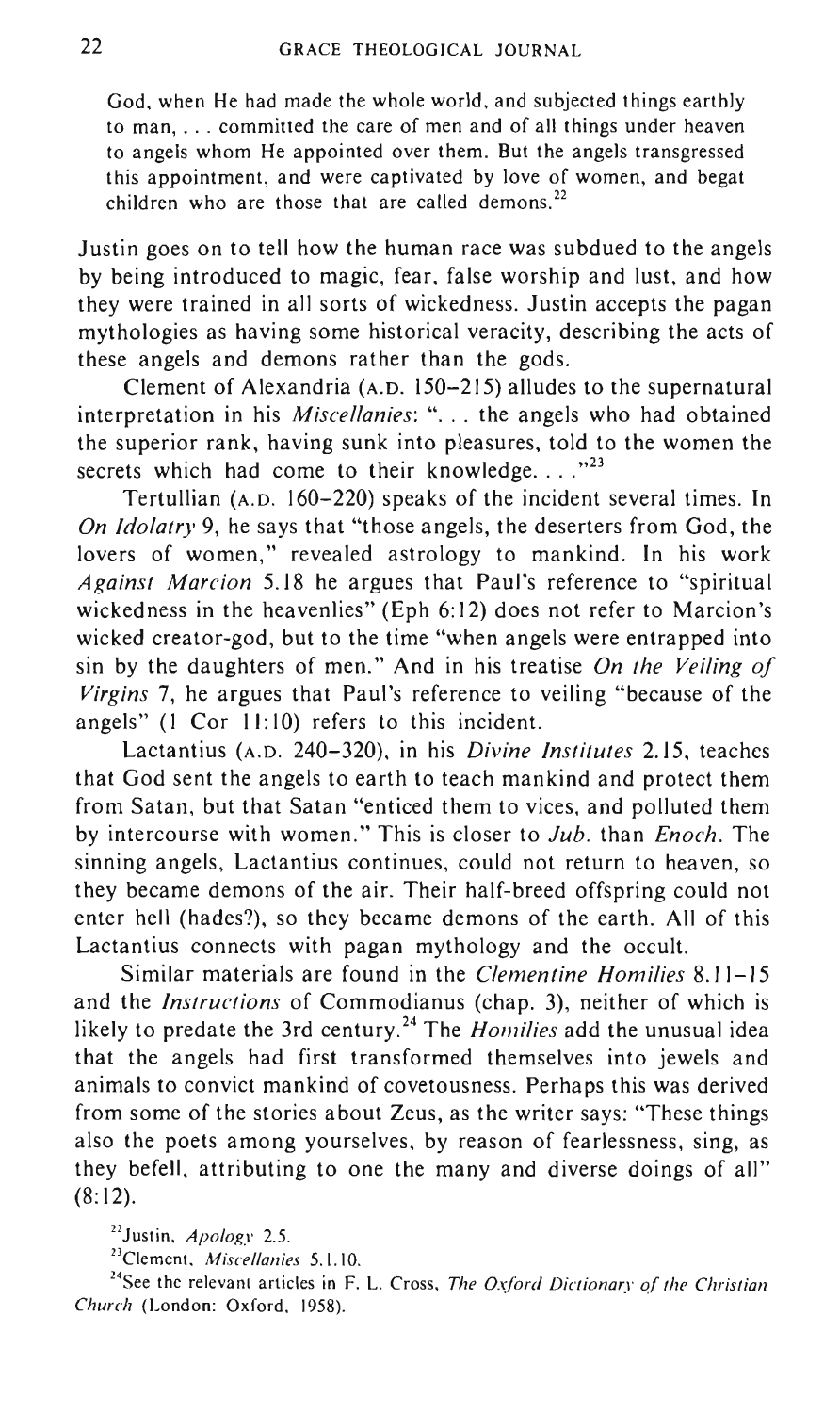# THE NONSUPERNATURAL INTERPRETATION

The earliest extant examples of the nonsupernatural interpretations of Gen 6:2, 4 come from the 1st century A.D. and thus are later than the earliest specimens of the supernatural interpretation. Since all come centuries after Genesis was written, it is not possible to be sure which is the oldest.

# *First Century Sources*

As mentioned previously, Philo prefers an allegorical interpretation of Gen 6:] -4 in which God-oriented persons (sons of God) may fall and become earth-centered (beget giants, the "earth-born") by consorting with vice and passion (daughters of men).

The *Biblical Antiquities* of Pseudo-Philo is another work which retells biblical history, in this case from Adam to Saul. By an unknown writer, it was attributed to Philo because it circulated with his genuine works. It is usually dated shortly before or after the fall of Jerusalem.<sup>25</sup> Chap. 3 begins:

And it came to pass when men had begun to multiply on the earth, that beautiful daughters were born unto them. And the sons of God saw the daughters of men that they were exceeding fair, and took them wives of all that they had chosen. And God said: My spirit shall not judge among all these men forever, because they are of flesh; but their years shall be 120. *(Bib. Ant. 3:1-2)* 

On the surface this does not appear to be an interpretation at all, and perhaps it is not. The writer does not mention the Nephilim, but this may be merely a case of epitomizing. Yet the rendering of the biblical 11" (Gen 6:3) by "judge" at least foreshadows *Targum Neo/iti,*  to be discussed below. Likewise the rabbinical exegesis of Gen  $6:2$ —"they took wives of all they chose"—is anticipated in an earlier remark of Pseudo-Philo: "And at that time, when they had begun to do evil, every one with his neighbor's wife, defiling them, God was angry" (2:8).

#### *Second Century Sources*

Three translations of the OT into Greek were made in the 2nd century A.D.: one by Aquila, a student of R. Akiba, about A.D.  $130$ ;<sup>26</sup> another by Symmachus, said to be an Ebionite, late in the century; $27$ 

<sup>27</sup>J. W. Wevers, "Symmachus," *IDB* 4 (1962) 476.

<sup>25</sup>G. W. E. Nickelsburg, *Jewish Literature Between the Bible and the Mishnah*  (Philadelphia: Fortress, 1981) 265-68.

<sup>26</sup>J. W. Weyers, "Aquila's Version," *IDB* I (1962) 176.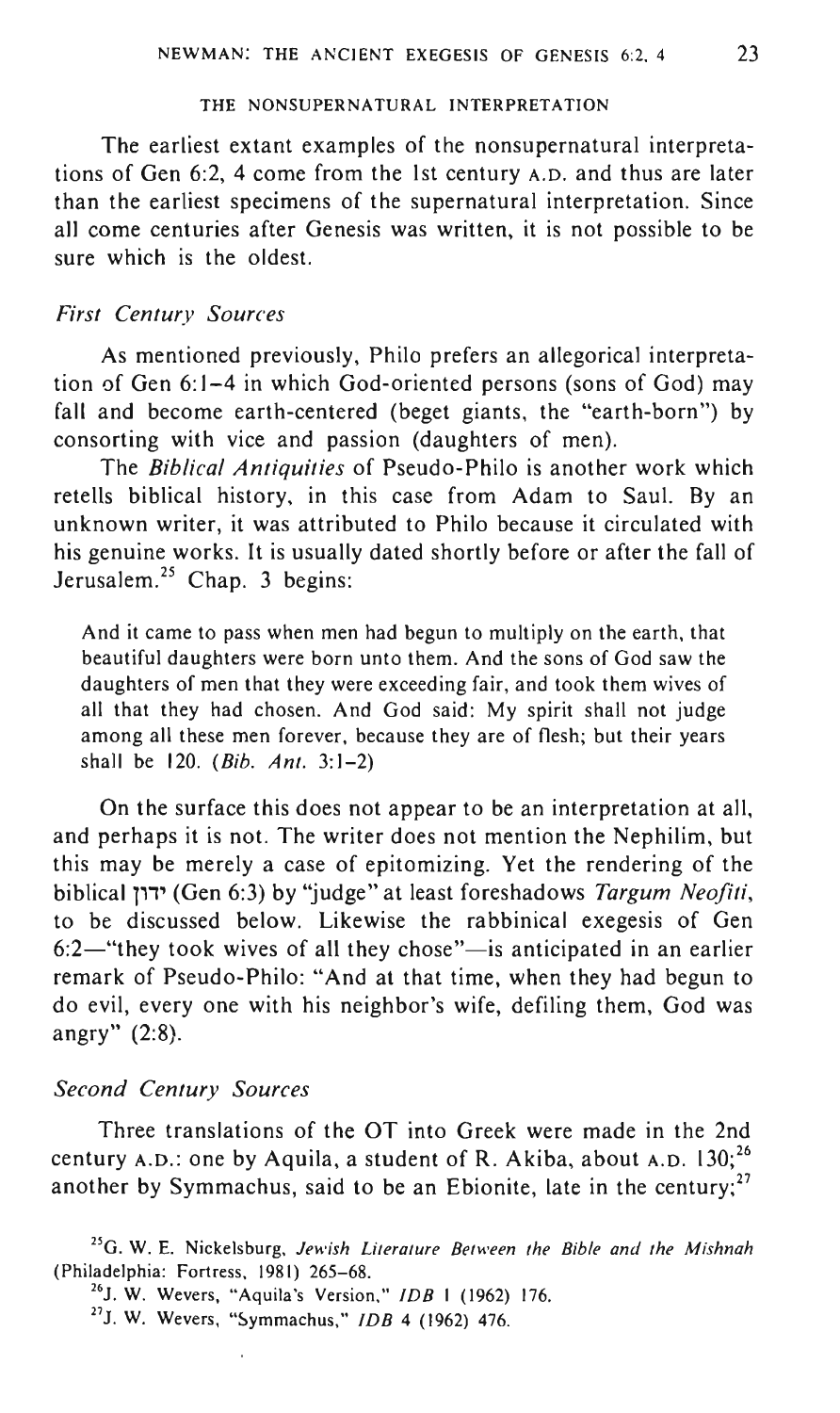and a third by Theodotion, of whom little is known. Theodotion reads vioi  $\tau$ ou  $\theta$ εου and γίγαντες like many Mss of the LXX, adding nothing new and not clearly either supernatural or nonsupernatural.  $^{28}$ Aquila has υίοι τῶν θεῶν, which looks more like an attempt to avoid the problem of the one true God having sons than it does a preference for either of the interpretations we are considering. Symmachus has υίοι των δυναστεύοντων, meaning either "sons of the powerful" or "sons of the rulers," rather like the targumic views to be discussed below and that of Meredith Kline.<sup>29</sup> For the Nephilim, Aquila has  $\epsilon \pi$ ιπίπτοντες, meaning "those who fall upon," which might be either supernatural "those who fall upon (earth)" or nonsupernatural "those who attack." Symmachus has  $\beta$ iatot, "violent ones." Both the second translation of Aquila's rendering and that of Symmachus fit Gen  $6: 11$ -"the earth was filled with violence."

#### *The Targumim*

*Targum Neofiti [Targ. Neof.]* is the only complete extant Ms of the Palestinian Targum to the Pentateuch. The MS is from the 16th century, but its text has been variously dated from the 1st to the 4th centuries A.D.<sup>30</sup> In place of the Hebrew בני האלהים is the Aramaic בני ~'J"', "sons of the judges," using a cognate noun to the verb T'" appearing in the MT of Gen  $6:3$ <sup>31</sup> Nephilim is rendered by  $\pi$ יבריה, "warriors." The text of the targum seems to reflect a nonsupernatural interpretation, unless we press the last sentence of  $6:4$ —"these are the warriors that (were there) from the beginning of the world, warriors of wondrous renown"-so as to exclude human beings. However, the MS has many marginal notes, which presumably represent one or more other MSS of the Palestinian Targum.<sup>32</sup> One such note occurs at 6:4 and reads: "There were warriors dwelling on earth in those days, and also afterwards, after the sons of the angels had joined (in wedlock) the daughters of the sons."<sup>33</sup> Thus the text of *Targ. Neof.* seems to be nonsupernatural while a marginal note is clearly supernatural.

<sup>28</sup>See the lower set of footnotes in the Göttingen LXX for the readings of these other Greek versions.

29M. G. Kline, "Divine Kingship and Genesis 6:1-4," *WTJ* 24 (1962) 187-204.

30See Bowker, *Targums* 16-20; McNamara, *Targum and Testament* 186; M. McNamara, "Targum," *IDB Supp* (1976) 858-59; R. LeDeaut, "The Current State of Targumic Studies," *BTB* 4 (1974) 5, 22-24.

31A. Diez Macho, *Neophyti i: Genesis* (Madrid and Barcelona: Consejo Superior de Investigaciones Científicas, 1968) 33, 511.

<sup>32</sup>S. Lund and J. Foster, *Variant Versions of Targumic Traditions Within Codex Neofiti I* (SBLASP 2; Missoula, MT: Scholars, 1977) 12, 14; our passage and marginal note are not discussed.

33Diez Macho, *Neophyti 511.*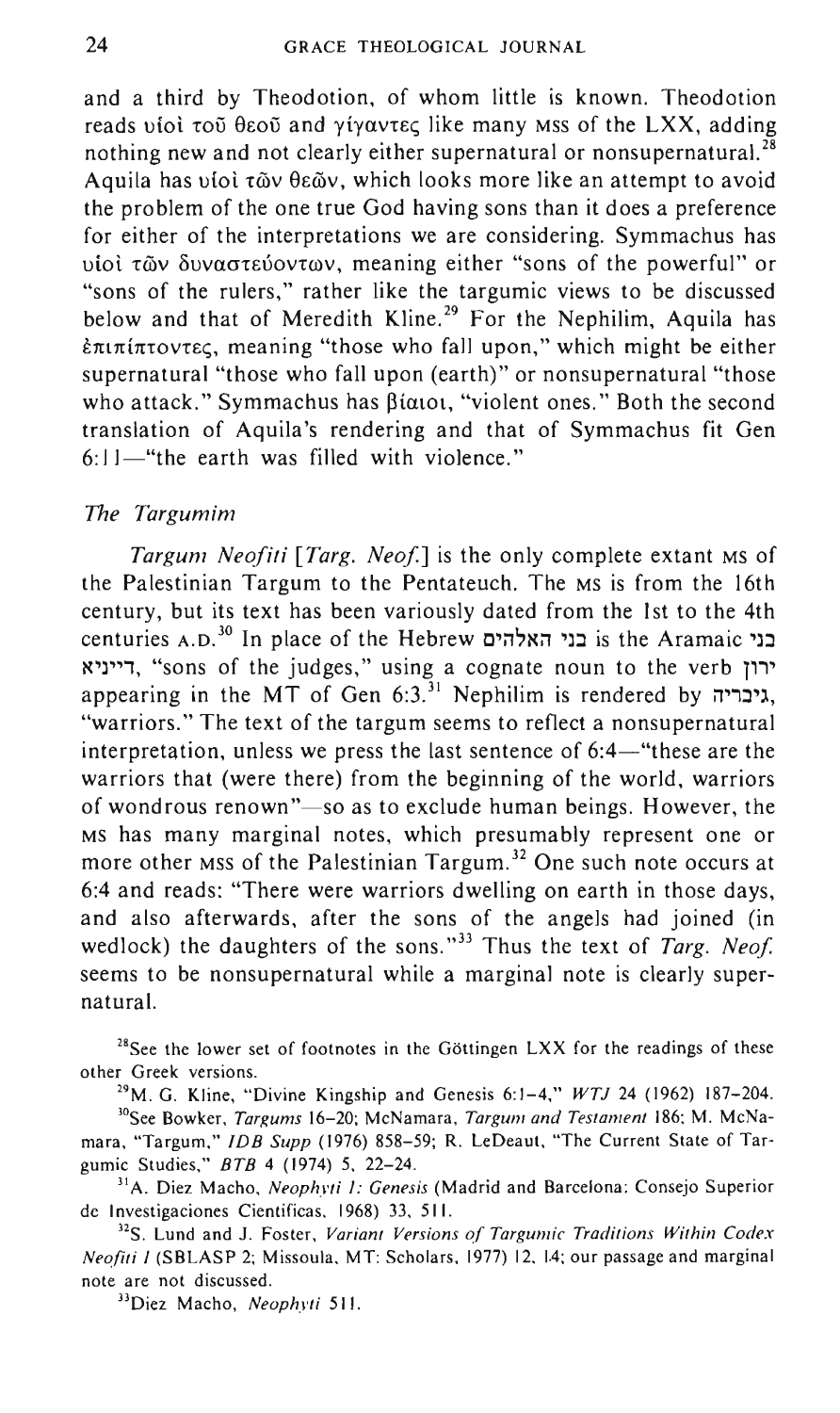The *Targum of Onqelos [Tg. Onq.]* became the official targum to the Pentateuch for Judaism. According to the Babylonian Talmud [Bab. Talm.] (Meg. 3a) it was composed early in the 2nd century A.D., but this seems to be a confusion with the Greek translation of Aquila. Although the relations between the various targumim are complicated by mutual influence in transmission, *Onq.* was probably completed before A.D. 400 in Babylonia using Palestinian materials as a basis.<sup>34</sup> In our passage *Onq*. reads בני רברביא, "sons of the great ones," probably referring to rulers.<sup>35</sup> For Nephilim it has xיבריא. Etheridge's translation "giants" for this is possible, but not necessary, as Aberbach and Grossfeld prefer "mighty ones."<sup>36</sup>

#### *Christian Interpretations*

Meanwhile, the nonsupernatural interpretation begins to show up in Christian circles. Julius Africanus (A.D. 160-240) wrote a *History of the World* which has survived only in fragments quoted by later authors. In one of these Julius says:

When men multiplied on earth, the angels of heaven came together with the daughters of men. In some copies I found "sons of God." What is meant by the Spirit in my opinion, is that the descendants of Seth are called the sons of God on account of the righteous men and patriarchs who have sprung from him, even down to the Saviour Himself; but that the descendants of Cain are named the seed of man, as having nothing divine in them... $^{37}$ 

There is no context to work with here, but it sounds as though Julius has derived this view on his own.

Augustine (A.D. 354-430) discusses Gen 6: 1-4 in his *City of God.*  His basic approach is seen in 15.22:

It was the order of this love, then, this charity or attachment, which the sons of God disturbed when they forsook God and were enamored of the daughters of men. And by these two names (sons of God and daughters of men) the two cities [city of God and city of man] are sufficiently distinguished. For though the former were by nature children of men, they had come into possession of another name by grace.

34Bowker, *Targums* 22-26; McNamara, *Targum and Testament 173-76.* 

35 A. Sperber, *The Bible in Aramaic; I: Targum Onkelos* (Leiden: Brill, 1959) 9. <sup>36</sup>J. W. Etheridge, *The Targums of Onkelos and of Jonathan ben Uzziel on the Pentateuch with the Fragments of the Jerusalem Targum* (London: 1862-65; reprinted New York: Ktav, 1968), I. 46; M. Aberbach and B. Grossfeld, *Targum Onkelos to Genesis* (New York: Ktav, 1982) 52.

37 A. Roberts, J. Donaldson, A. C. Coxe and A. Menzies, *The Anle-Nicene Fathers*  (Buffalo: Christian Literature, 1886), 6. 131.

,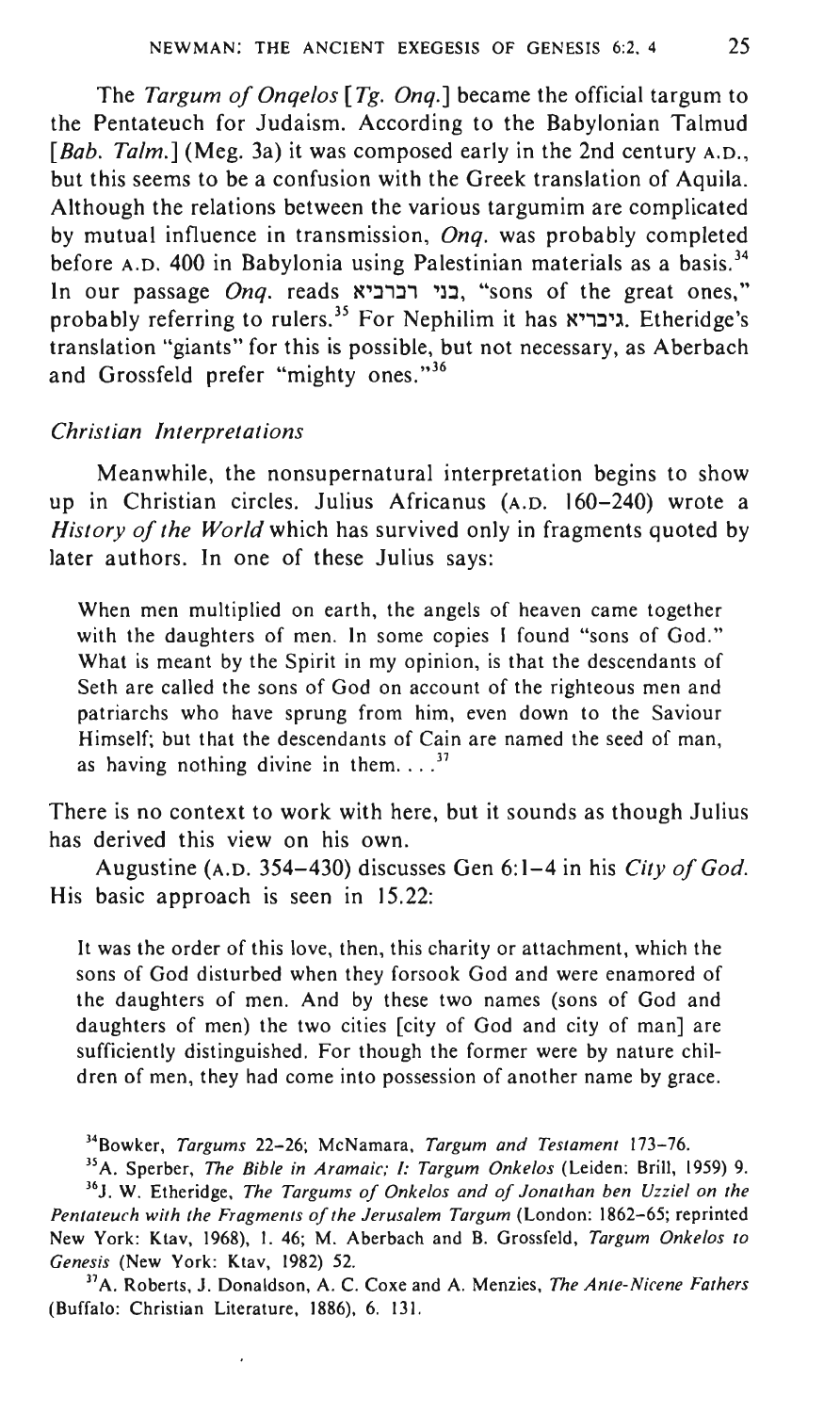Augustine goes on (15.23) to admit that angels do appear in bodies, and that stories were at his time being told of women being assaulted by sylvans and fauns, but he says "I could by no means believe that God's holy angels could at that time have so fallen." He interprets 2 Pet 2:4 as referring to the primeval fall of Satan. The word "angel," he points out, can with scriptural warrant be applied to men. Besides, the giants were already on earth when these things happened, and so not the offspring of the sons of God and daughters of men. Also the giants need not be of enormous stature but only so large as sometimes seen today. God's response in Gen 6:3 is directed against men, so that is what the "angels" were. He dismisses with contempt "the fables of those scriptures which are called apocryphal."

# *Rabbinic Literature*

The Mishnah is a concise topical summary of the oral rabbinic legal traditions written about A.D. 200. It contains no reference to Gen 6: 1-4 to the best of my knowledge, but this is not surprising in view of the preponderance of *halakah* rather than *haggadah.* 

The Midrash Rabbah *[Midr. Rab.]* is a collection of interpretive comments on the Pentateuch and the five Megillot (Ruth, Esther, Ecclesiastes, Song of Solomon and Lamentations). The earliest of these is Genesis Rabbah *[Gen. Rab.],* which Strack puts "not much later than the Palestinian Talmud" (ca. A.D. 400) and Epstein sees as mainly from the 3rd century A.D.<sup>38</sup> We have an extended discussion of our passage in *Gen. Rab.* 26.5-7. R. Simeon b. Yohai (A.D. 130-160) is quoted as identifying the "sons of God" as "sons of nobles" and as cursing all who call them "sons of God." The reason for their title "sons of God" is their long lifespans. To explain why marrying women would be such a sin as the context indicates, R. Judan (A.D. 325) explains that טבח, "beautiful" (Gen 6:2), should be taken as a singular adjective: the noblemen enjoyed the bride before the bridegroom could. The phrase "they were beautiful" meant they took virgins; "they took wives for themselves" meant they took married women; "whomever they chose" meant they indulged in homosexuality and bestiality. Regarding the interpretation of "Nephilim," the rabbis apparently used Num 13:33, where the term is associated with the Anakim at the time of the Exodus. With this hint and the aid of Deut 2:10-11,20-21, they obtained five other names for the Nephilim by which to describe them using etymological word-play. Two of these are rather supernatural sounding: "Gibborim: ... the marrow of each one's thigh bone was eighteen cubits long"; "Anakim: ... their necks

38H. L. Strack, *Introduction to Talmud and Midrash* (Philadelphia: JPS, 1931) 218, 65; I. Epstein, "Midrash," *IDB* 3 (1962) 376.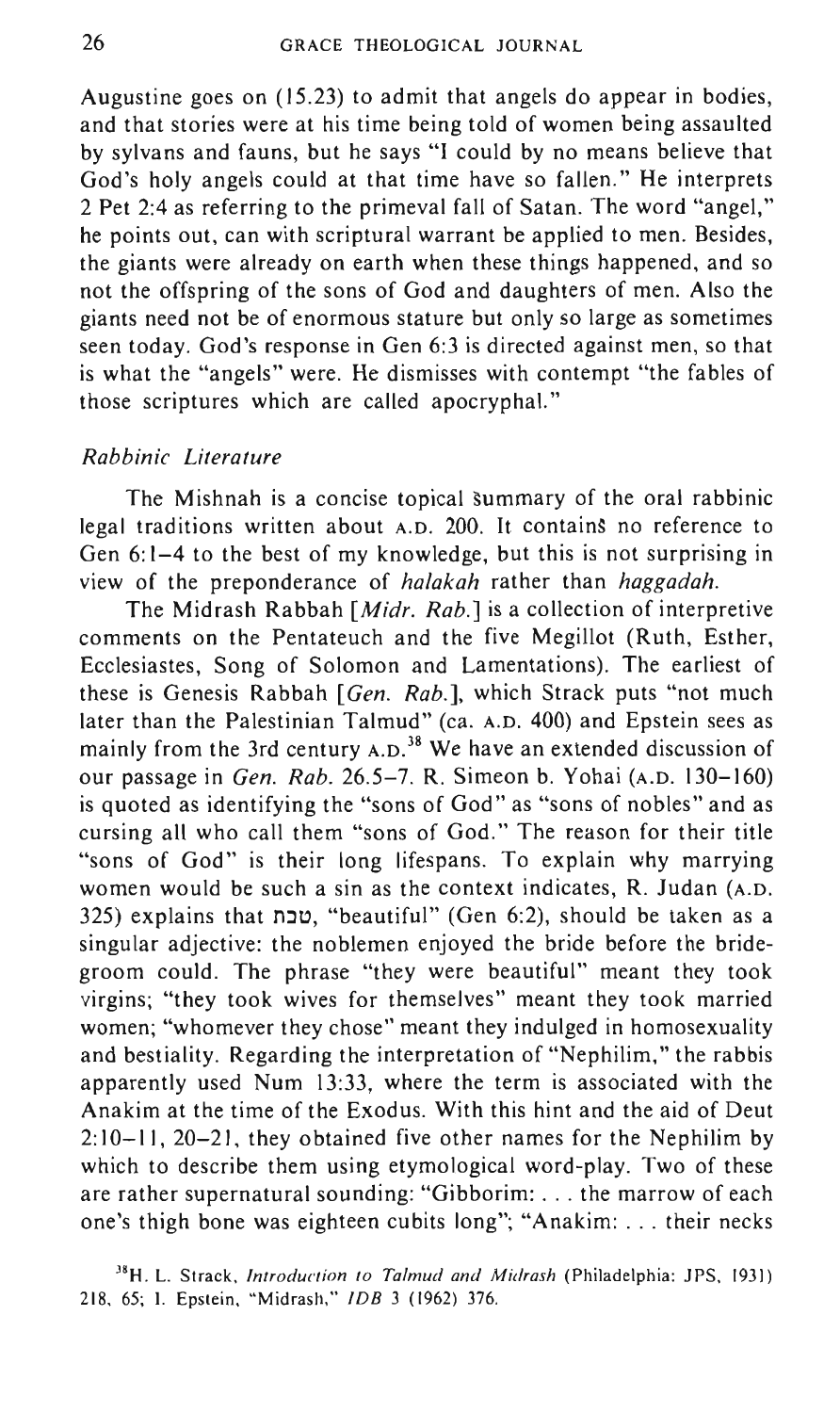reached the globe of the sun." The term "Nephilim" is understood as teaching that "they hurled (הפילו) the world down, themselves fell (נפלו) from the world, and filled the world with abortions (נפלו) through their immorality."

A few scattered references occur in the Babylonian Talmud, a compilation of the Mishnah and its commentary finished in the 6th century A.D. A relatively clear allusion to the nonsupernatural view occurs in *Sanh.* 108a, in a context of the corruption of the generation at the time of the flood. R. Jose (A.D. 130-160) is quoted:

They waxed haughty only on account of covetousness of the eyeball, which is like water, as it is written, And they took wives from all they chose. Therefore he punished them by water, which is like the eyeball, as it is written, All the fountains of the great deep were broken up, and the windows of heaven were opened.

There is a word-play here on 1"17, which can mean either "fountain" or "eye." The main point, however, is that the punishment was designed to fit the crime. Thus those who died in the flood are understood to be those who took the wives. If the attribution to R. Jose here is trustworthy, then this view was in circulation by the middle of the 2nd century A.D., in agreement with the testimony of Symmachus and *Gen. Rab.* 

Elsewhere in the Talmud there are scattered remnants of the supernatural view. *Yoma* 67b refers to the scapegoat being called Azazel because it atones for the "affair of Uza and Aza<sup>2</sup>el," probably a reference to the Shamhazai and Azael of 1 *Enoch* and *Tg. PS.\_J. <sup>39</sup>* Nid. 61a speaks of an Ahijah, son of Shamhazai.

# NT INTERPRETATION

The supernatural interpretation clearly existed before NT times, as did Philo's peculiar nonsupernatural view. Whether or not the later rabbinic view (that the sons of God were judges or noblemen) or the later Christian view (that the sons of God were Sethites) existed at this time, we cannot say, but there is no positive evidence for them.

What does the NT have to say? Does it refer to Gen 6:2, 4 at all? If so, how does it interpret the passage? First, unlike hundreds of other OT passages, the NT nowhere explicitly quotes this passage. Any NT reference will therefore have to be merely an allusion. What will count as an allusion? Proponents of a nonsupernatural view will be at something of a disadvantage: references to the wickedness of men at the flood are not decisive in favor of the nonsupernatural

39L. Ginzberg, *The Legends of the Jews* (Philadelphia: JPS, 1937), 5. 152, explains how "Shamhazai" may be derived from "Uza."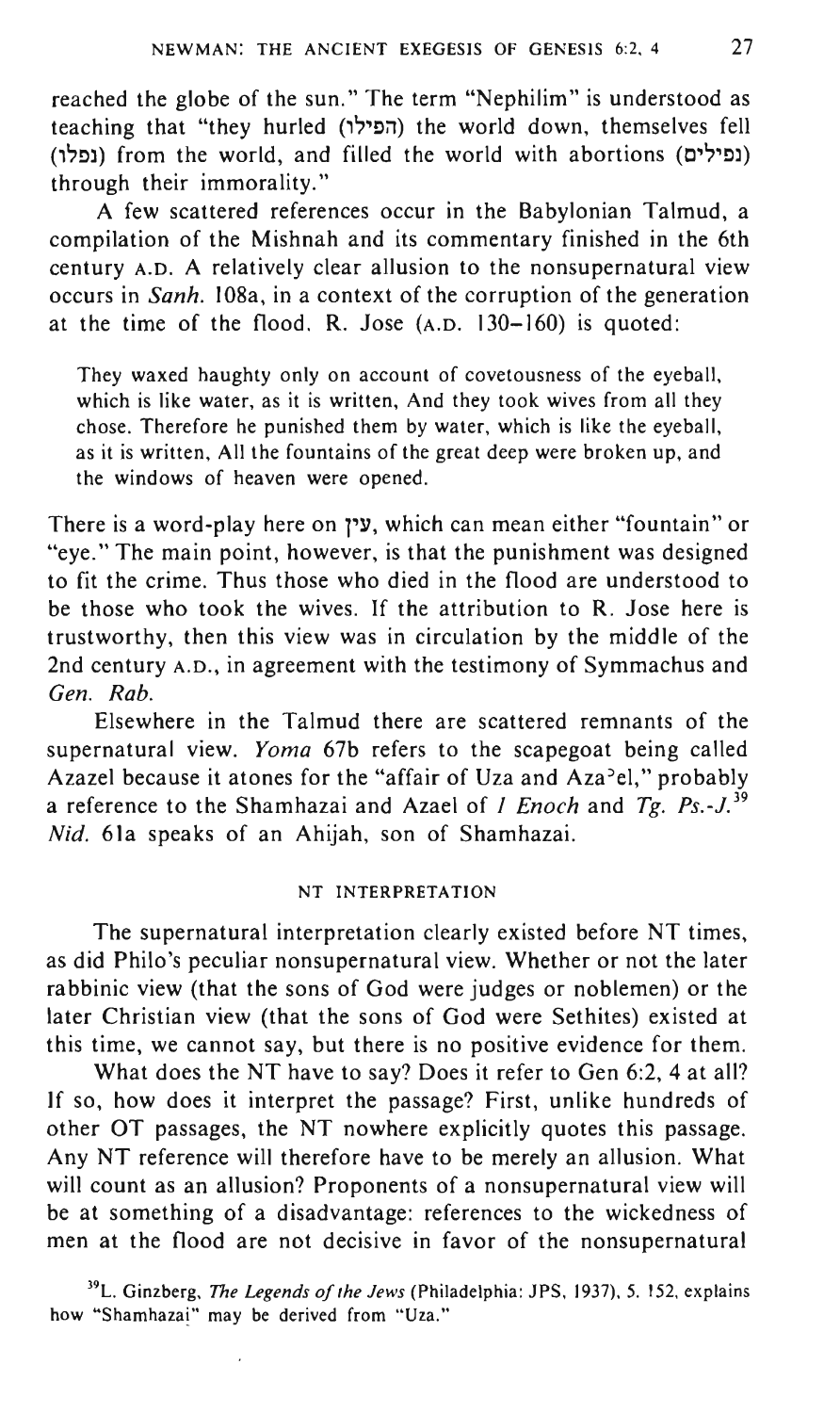view, but references to wicked angels will have to be assigned to some other event if this view is to stand.

*2 Pet 2:4* 

For if God did not spare angels when they sinned, but cast them into hell and committed them to pits of darkness, reserved for judgment ...

Is this a reference to Gen 6 or to the primeval fall of Satan before Eden as proposed by Augustine? This example precedes a reference to the flood and to Sodom and Gomorrah, so the order would be chronological in either case. It is given as an example of judgment to the readers of the epistle, and examples, when not explained, can be presumed well-known to the original readers. The other two examples are both well-known because they occur in Scripture. The primeval fall, however, would be almost totally inference, whereas the supernatural view would see this as a popular understanding of Scripture at the time. Certainly some measure of popularity is to be inferred from its occurrence in the pseudepigrapha, Dead Sea Scrolls, Philo and Josephus.

The word "pits" ( $\sigma$ ιροΐς) is a variant; some MSS read σειραΐς, "chains." Either word would fit the description of the angels' punishment in J *Enoch* and *Jub.,* but this must be a new revelation (which happens to match an old view of Gen 6!) on the nonsupernatural view. Similarly for the details about "darkness" and the angels' being "reserved for judgment." The verb translated "cast into hell" is  $\tau \alpha p$ ταρόω, derived from Tartarus, "a subterranean place lower than Hades where divine punishment was meted out." $40$ 

This passage seems strongly to support the supernatural interpretation of Gen 6, even though it raises problems regarding the extra detail it shares with *Enoch* and *Jub.* not found in Genesis. We will address this question later.

## *Jude 6*

And angels who did not keep their own domain, but abandoned their proper abode, He has kept in eternal bonds under darkness for the judgment of the great day.

Jude 14-15 contains a quotation that appears almost word-forword in *I Enoch*  $1:9,41$  so it is difficult to argue that Jude knew nothing of J *Enoch* 6. All the features of Jude 6 fit J *Enoch* better

#### $^{40}$ BAGD, 805.

<sup>41</sup> With attestation in the Qumran fragments; see Milik, *Books of Enoch,* on  $4QEn<sup>c</sup>$ .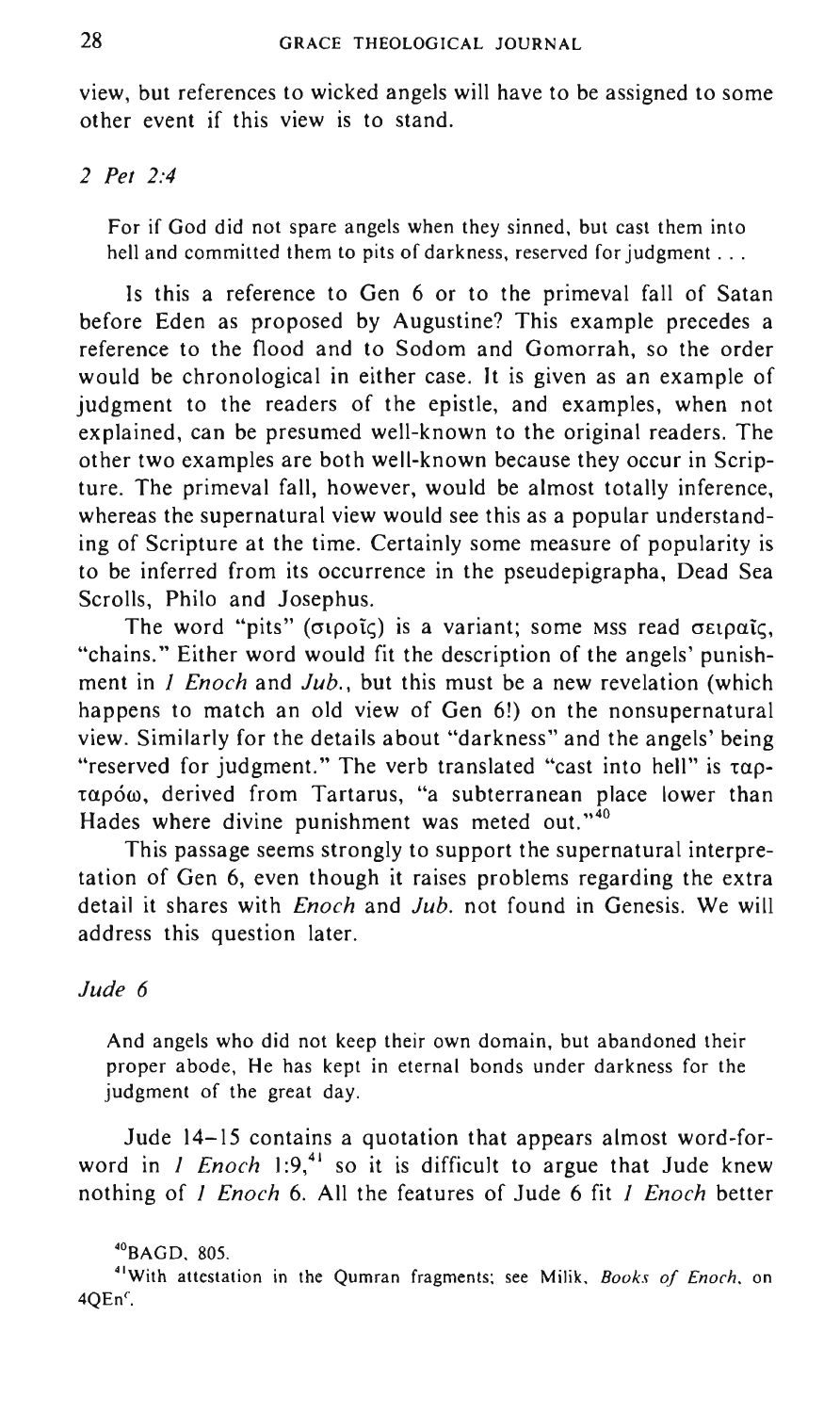than they do *Jub.,* where the angels were on earth before sinning, and were even sent there by God. To explain Jude 6 of the primeval fall, one must see further new revelation here also, namely that this fall involved leaving their oikntriplov, "dwelling" or "abode." On the other hand, this is not necessary for the supernatural view, as the angels would at least have· to come to earth to get their wives (Gen 6:2) and their offspring the Nephilim are explicitly said to be "on earth" (Gen 6:4).

In addition, Jude's next example (v 7) of Sodom and Gomorrah seems to refer back to this example when it says "they [Sodom and Gomorrah] in the same way as these [angels] indulged in gross immorality and went after strange flesh." One might seek to avoid this by reading "they [the cities around Sodom and Gomorrah] in the same way as these [Sodom and Gomorrah] indulged. . . ." But "these" is *toútoic*, which more naturally refers to the angels (masculine) than to Sodom and Gomorrah, as the latter have just been referred to in the same verse by the feminine pronoun  $a\dot{v}t\dot{a}\zeta$ . Likewise "gross immorality" and "strange flesh" are two points of real parallelism between the violent homosexuality of Sodom and the angel-human liasons of the supernatural interpretation. It seems that Jude 6 strongly indicates a supernatural interpretation of Gen 6:1-4.

# *1 Cor 11:10*

Therefore the woman ought to have (a symbol of) authority on her head, because of the angels.

This verse has puzzling elements for any interpreter because of its briefness and lack of explanation. So little is known about the activity of angels that one cannot rule out some obscure allusion to the presence of good angels at Christian worship who would be offended by unsubmissive women.<sup>42</sup> Yet one can easily find more serious offenses for the angels to be upset about in the Corinthian worship services, e.g., misuse of tongues (chaps. 12-14) and disorderly conduct at the Lord's Supper (11:17-34). Yet the supernatural interpretation of Gen 6 would supply an excellent reason why this phrase would occur in this context and the statement would become far less cryptic. Tertullian so understood the passage by A.D. 200. This context might also fit the context tangentially, with woman being made for man (v 9) perhaps suggesting she was not made for angels, and the veiling indicating she is under the authority of father or husband.

<sup>42</sup>E.g., R. C. H. Lenski, *The Interpretation of I and* 1/ *Corinthians* (Minneapolis: Augsburg, 1961) 445.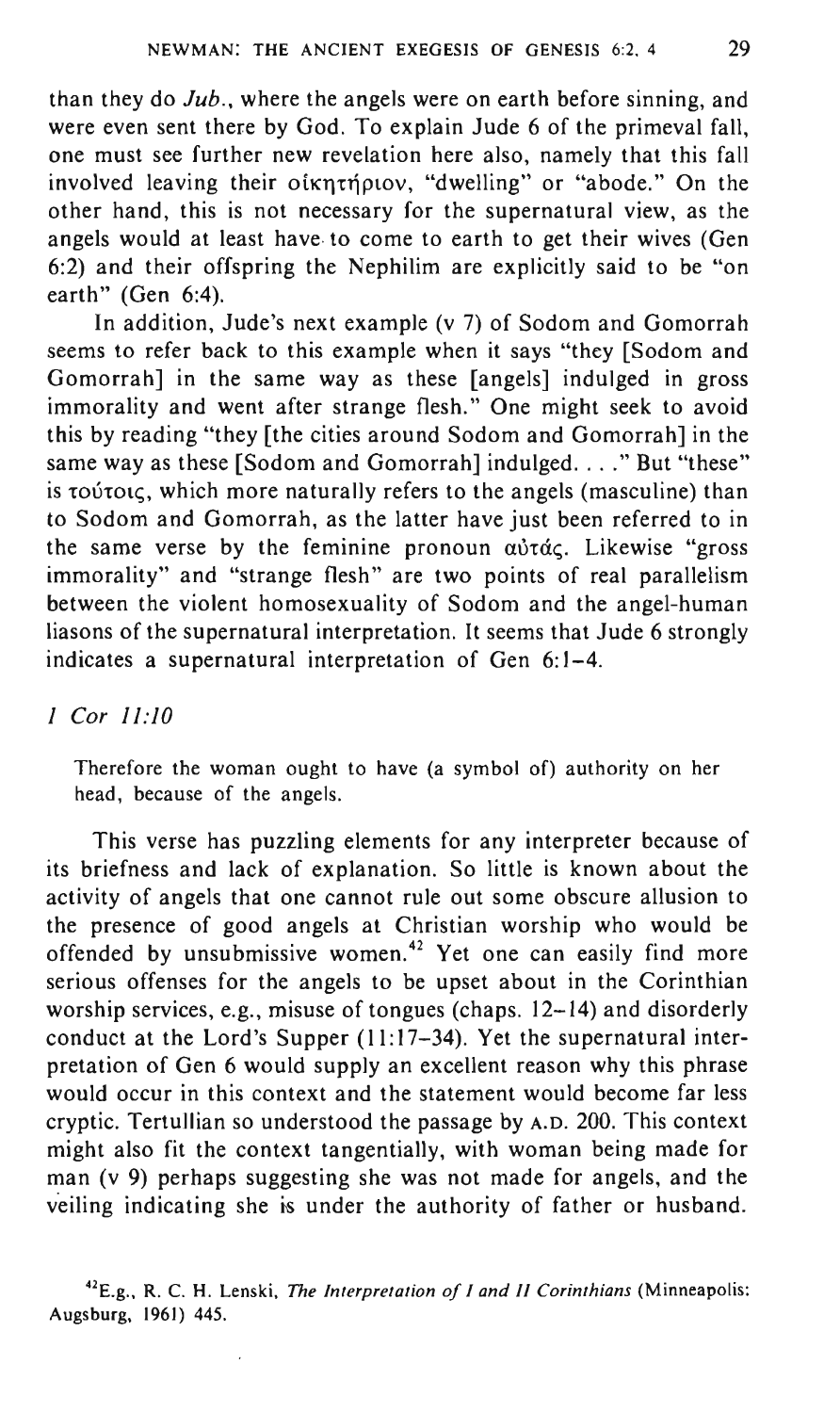## *1 Pet 3:19-20*

For Christ also died for sins ... that He might bring us to God, having been put to death in the flesh, but made alive in the Spirit, in which also He went and made proclamation to the spirits (now) in prison, who once were disobedient, when the patience of God kept waiting in the days of Noah....

This, too, is a puzzling passage which bristles with uncertainties no matter how one interprets Gen 6: 1-4. Yet it seems clearly to point to spirits disobedient at the time of Noah. The word "spirit" may have been chosen by Peter to picture disembodied men (cf. Luke 8:55; Acts 7:59), but it could also refer to or include non-humans. If the passage concerns a "descerit into hell," the supernatural interpretation might at least suggest a rationale for singling out those particular spirits associated with the time of Noah: the events of Gen 6:1-4 may have been an attempt to thwart or pre-empt the incarnation. By itself the passage hardly proves the NT favors the supernatural interpretation.

## *Matt 22:30*

For in the resurrection they neither marry nor are given in marriage, but are like the angels in heaven.

This is probably the most common passage on which the supernatural interpretation is refuted.<sup>43</sup> It is quite naturally understood to teach that angels cannot marry and therefore they never have. Likewise, the terminology recalls Gen 6:2, since "to take a wife to oneself" is a standard OT idiom for marriage. But perhaps the term "angels" is intentionally qualified by the phrase "in heaven." In the supernatural interpretation it was not the angels in heaven that took wives, but those who left heaven (cf. Jude 6: "abandoned their abode") and came to earth to do so. This would not be so obscure an allusion in NT times as it seems to us today if the supernatural interpretation were then common knowledge as the evidence indicates. The same phrase "in heaven" occurs in the parallel passage in Mark (12:25). It does not occur in Luke (20:36), but the context strongly implies good angels are in view.

#### *Other NT Passages*

No other passages strongly favor either interpretation. References to the abyss-as an unpleasant abode for demons (Luke 8:31), as a

<sup>43</sup>E.g., Murray, *Principles of Conduct* 246; Stigers, *Genesis* 97; C. F. Keil and F. Delitzsch. *Biblical Commentary on the Old Testament: The Pentateuch (1875;*  reprinted Grand Rapids: Eerdmans. 1950). I. 131.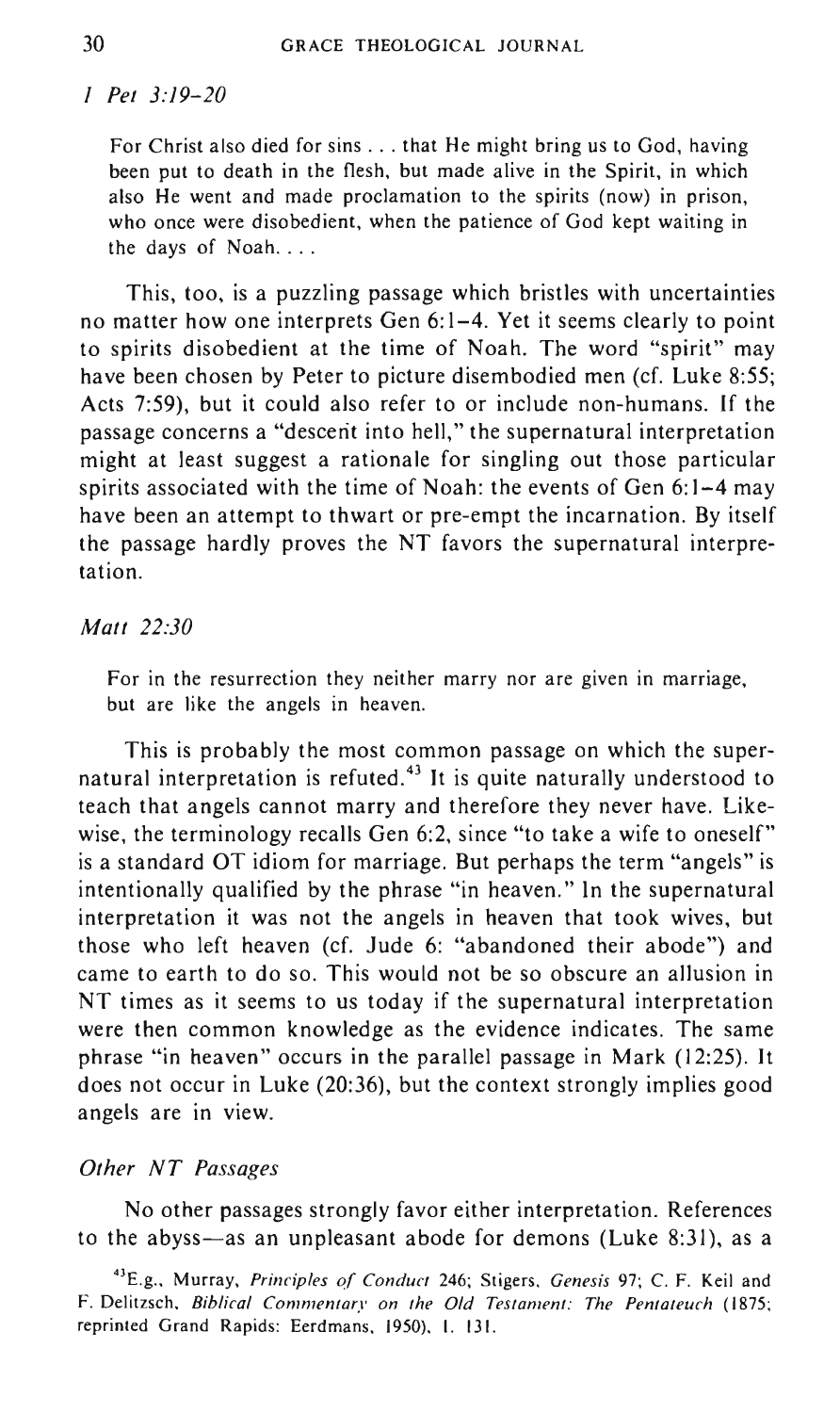prison for some sort of supernatural locusts (Rev 9: 1-11), and as the source for the beast (Rev  $11:7$ )-are consistent with either view, though somewhat parallel to the binding beneath the earth described in *1 Enoch* and *Jub.* So is the reference to the binding of Satan in Rev 20. A Sethite-Cainite view of Gen 6: 1-4 might serve as a basis for Paul's remarks about mixed marriages in I Cor 7:9, 15, but these could easily be generalized from OT regulations against intermarriage with Gentiles. In spite of the interpretation commonly given to Matt 22:30 and parallels, the evidence seems strong that the NT adopts a supernatural interpretation of Gen 6:1-4.

# SOURCES OF THE INTERPRETATIONS

Here we move from the solid ground of extant sources to the thin ice of speculation. Since the authors rarely write anything directly about their sources or methods, we are left to inferences from what they do write. Patte summarizes the situation nicely for the Qumran commentators:

At first one wonders what is the actual relationship between the biblical text quoted and its interpretation. The author is giving us the results of his use of Scripture without emphasizing the process itself.<sup>44</sup>

Studies in the NT and the intertestamental literature indicate that this situation is not confined to Qumran.

Several sources for these interpretations can be imagined: (I) pure invention; (2) borrowing from another source, whether an earlier writing, an oral tradition, or even pagan mythology; (3) extra-biblical revelation, whether divine or occult; and (4) influence from other OT passages thought to be relevant. This list is probably not exhaustive.

The first category is doubtless important: new ideas for the interpretation of a given passage will continue to arise until at least the simpler alternatives are exhausted. Borrowing from an earlier written or oral source may also be important. As long as these sources are interpretations of the passage at hand, this will merely serve to push the origin of the interpretation back into non-extant sources. Charles believes this is what happened for our passage in *1 Enoch,* which he attributes to a non-extant *Book of Noah.* 45 The idea that the Jews borrowed from pagan myth is popular among liberals. Where Jews believed that the event reported in a pagan myth really happened, they might have done so, though this is hard to imagine for the Pharisees or Essenes. Indeed, in some of these cases, the events reported may actually have happened!

440. Patte, *Early Jewish Hermeneutic in Palestine* (SBLOS 22; Missoula, MT: Scholars, 1975) 303.

<sup>45</sup>Charles, *Pseudepigrapha* 163.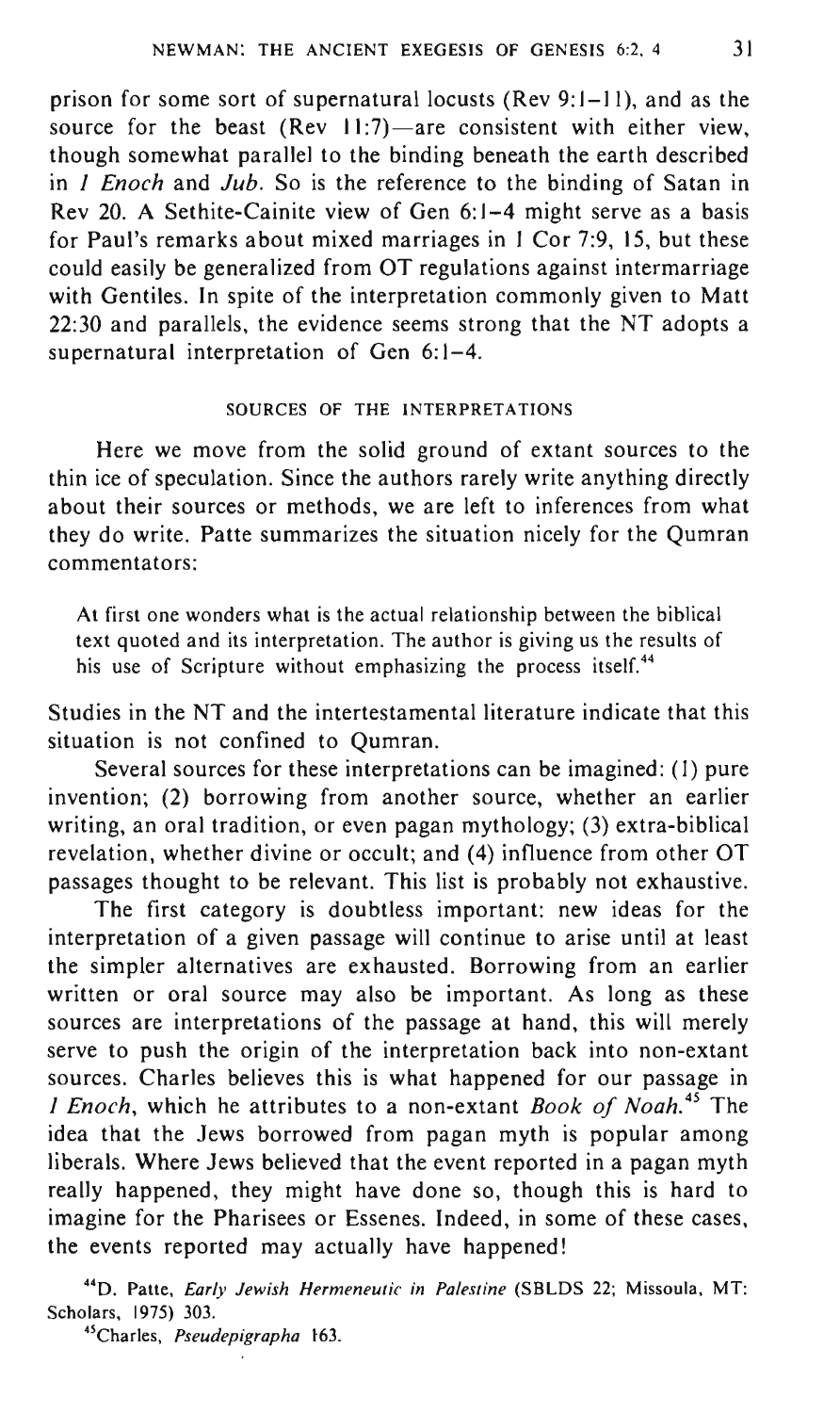Regarding extra-biblical revelation, Patte and Russell believe that some of the apocalyptic literature may be based on actual visions experienced by the author.<sup>46</sup> Whether Patte accepts the miraculous or not is not altogether clear: he speaks of these visions as "psychical"<sup>47</sup> yet also as being put together by "creative imagination" from materials in the author's memory.<sup>48</sup> Frederic Gardiner favors earlier unrecorded divine revelation as a source for some of the materials in 2 Pet and Jude:

Particulars of their [fallen angels'] history may have been from time to time incidentally revealed which have not been mentioned in the volume of inspiration, but may nevertheless form a true basis for various traditions concerning them. This seems probable from the way in which both St. Peter and St. Jude speak of them, citing certain facts of the history, not elsewhere revealed, as well-known truths.<sup>49</sup>

Neither should occult activity be ruled out in some Jewish sectarian circles at this period.

Yet some of the interpretations which we see here may be based on other OT passages thought to be relevant to Gen 6: 1-4. Both the NT and the Jewish literature throughout this period often weave together OT passages from various locations.<sup>50</sup> This may even be the case when it is not so obvious:

. .. in many cases where we cannot understand the reason for a targumic interpretation, one should resist the temptation to conclude that it is the product of the mere fancy of either the targumist or of the community.... On the contrary, we should assume that in most instances the targumic interpretations are the result of an explanation of Scripture by means of Scripture.<sup>51</sup>

This fourth category is the most easily investigated since the OT is extant.

Consider first the interpretation of בני האלהים, "sons of God." The various interpretations are most easily seen as a combination of categories (I) and (4) above, working out the simple alternatives on the basis of Scriptural parallels. The phrase occurs in Job 1:6 and 2:2 in a heavenly context, and Satan is associated with them. Thus the

46Patte, *Hermeneutic* 182; D. S. Russell, *Method and Message of Jewish Apocalyptic* (Philadelphia: Westminster, 1964) 172.

<sup>47</sup> Patte, *Hermeneutic* 183, 20 I.

<sup>48</sup> I bid., 183.

49F. Gardiner, *The Last of the Epistles: A Commentary Upon the Epistle of St. Jude* (Boston: John P. Jewett, 1856) 72.

50See Patte, *Hermeneutic* 184, and throughout, on anthological style.  $<sup>51</sup>$ Ibid., 67.</sup>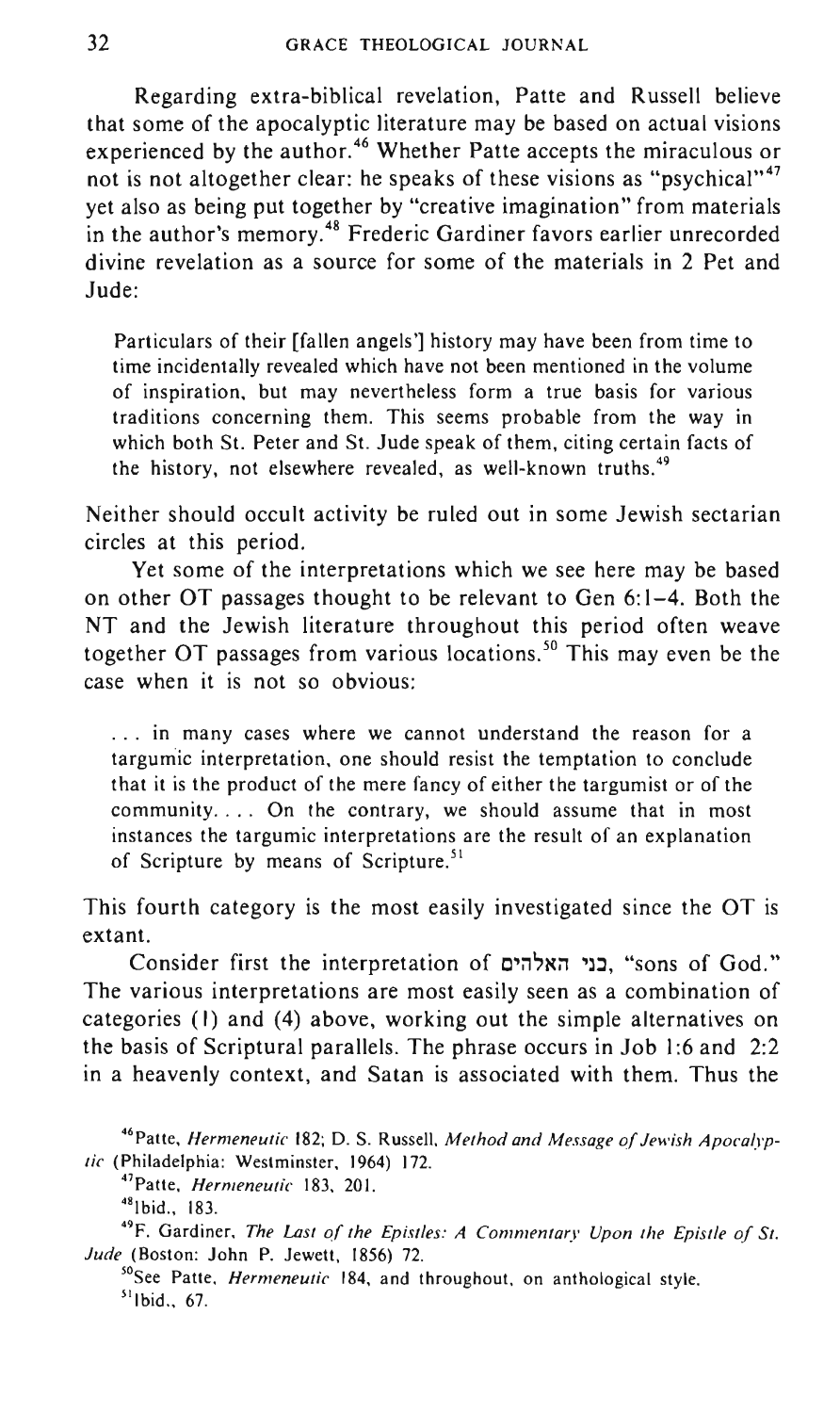supernatural view "angels" arises easily. On the other hand, אלהים occasionally used of rulers and judges in the OT (e.g., Exod 22:8, 9), from which the Jewish nonsupernatural interpretation may be derived. It is possible that the targumic rendering "sons of the great ones" in *Tg. Ps.-J.* and *Tg. Onq.* may have another origin-an etymological translation to protect the transcendence of God by denying that he has any sons. Philo's mystical and moralizing exegesis of Gen 6:1-4 is a general characteristic of his technique. It is borrowed from the ethical and anti-historical, anti-physical side of hellenistic Greek philosophy. Perhaps it might be said to be influenced by pagan mythology by way of negative reaction. The Christian nonsupernatural view-"sons of Seth" or believers-is most likely based on the NT use of "sons of God" for believers (e.g., in John 1:12), coupled with Gen 4:26 and 5:24.

The interpretation of נפלים by "giants" is easily understandable for both the supernatural and nonsupernatural views. The word Nephilim only occurs elsewhere in the OT in Num 13:33, where it is associated with the large size of the Anakim. Perhaps the reference here to the Israelites being like grasshoppers in their sight explains the rabbinic remark (Gen. Rab. 26.7) that the "marrow of each one's thigh was eighteen cubits long." If we take the grasshopper's "thigh" as one inch long and the human thigh as one cubit long (ca. 18 inches), the proportion is exact!

Regarding the binding of the angels mentioned in *1 Enoch, Jub.,*  2 Pet and Jude, this feature may depend on an earlier source going back to explicit revelation, or it may be derived from Isa 24:21-22:

So it will happen on that day, That the LORD will punish the host of heaven on high And the kings of the earth, on earth. And they will be gathered together Like prisoners in the dungeon [lit. "pit"] And will be confined in prison And after many days they will be punished.

We would normally interpret this passage eschatologically because of the context. Yet it might be understood as the eschatological punishment for an earlier sin, especially if we follow the Qumran Isaiah MS 1QIsa<sup>a</sup>, which reads אספו (perfect) instead of the usual ואספו (perfect with waw), giving a past tense instead of future: $52$ 

They were gathered together ... And will be confined ... And after many days they will be punished.

*52BHK.* 64In.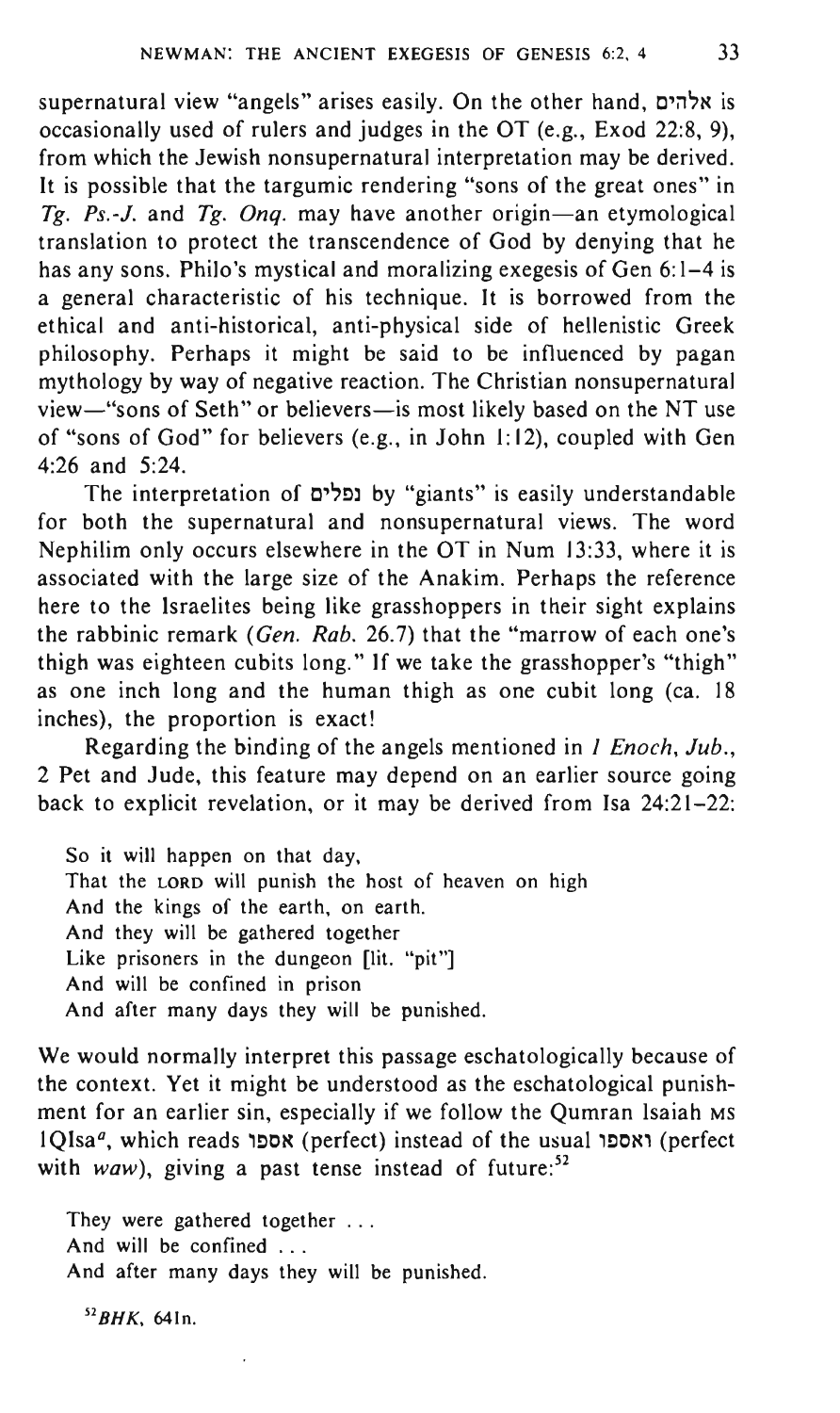In any case the passage refers to the confinement in a pit of what appear to be angelic beings, like prisoners (chained?), with an eschatological punishment after many days. The reference in the context (Isa 24:18-19) to "windows above" being opened and the earth being split is certainly reminiscent of events at the beginning of the flood (Gen 7: II), though the terminology is not identical. Even if this passage is seen as strictly eschatological, its parallels with the flood may have suggested a parallel mode of punishment to interpreters favoring a supernatural view of Gen  $6:1-4$ .

Most of the angelic names in *Enoch* are modeled on the biblical angelic names "Michael" and "Gabriel," using the theophoric element "EI" for God and either angelic spheres of authority or divine attributes. 53 One exception is "Shamhazai," but Ginzberg sees the first syllable as ow, "name," a common targumic substitute for the divine name. "Azazel," too, is of special interest, and it may suggest that other angelic names are derived from OT texts. The name (or something close to it) occurs in the scapegoat passage in Lev 16:8. One goat is for the LORD, the other for Azazel, taking עזאזל proper noun instead of a term meaning "entire removal."<sup>54</sup> The word may well have been puzzling, and the reference in Lev 17:7 to goats as objects of worship might have led early interpreters to speculate that there was something supernatural about "Azazel." Charles notes that "Dudael," the place of Azazel's binding in J *Enoch* 10:4, is in the wilderness and on "rough and jagged rocks" just like the place to which the scapegoat is taken in  $Tg$ .  $Ps.-J.^{55}$ 

Thus it appears that a number of details appearing in the various interpretations of Gen 6:2, 4 can be derived—rightly or wrongly—from other OT passages. This does not prove that they actually arose in this way.

#### CONCLUSIONS

We have now examined the ancient interpretation of Gen 6:2, 4 in Jewish literature, in Christian literature and in the NT in particular. The earliest extant view is the supernatural one, that the "sons of God" were angels and that the "Nephilim" were their gigantic offspring. The sin in this case was the unnatural union between angels and humans. Going beyond the text of Genesis, this view pictures the offending angels as being bound and cast into dark pits until the day of judgment. This interpretation seems to have been popular at the time of Christ. The nonsupernatural interpretations are not extant

55Charles, *Pseudepigrapha 193.* 

<sup>53</sup>See Charles, *Pseudepigrapha* 191; Ginzberg, *Legends,* 5. 152-53; Milik, *Books of*  Enoch, on 4QEn<sup>a</sup>.

<sup>54</sup>8D8, 736.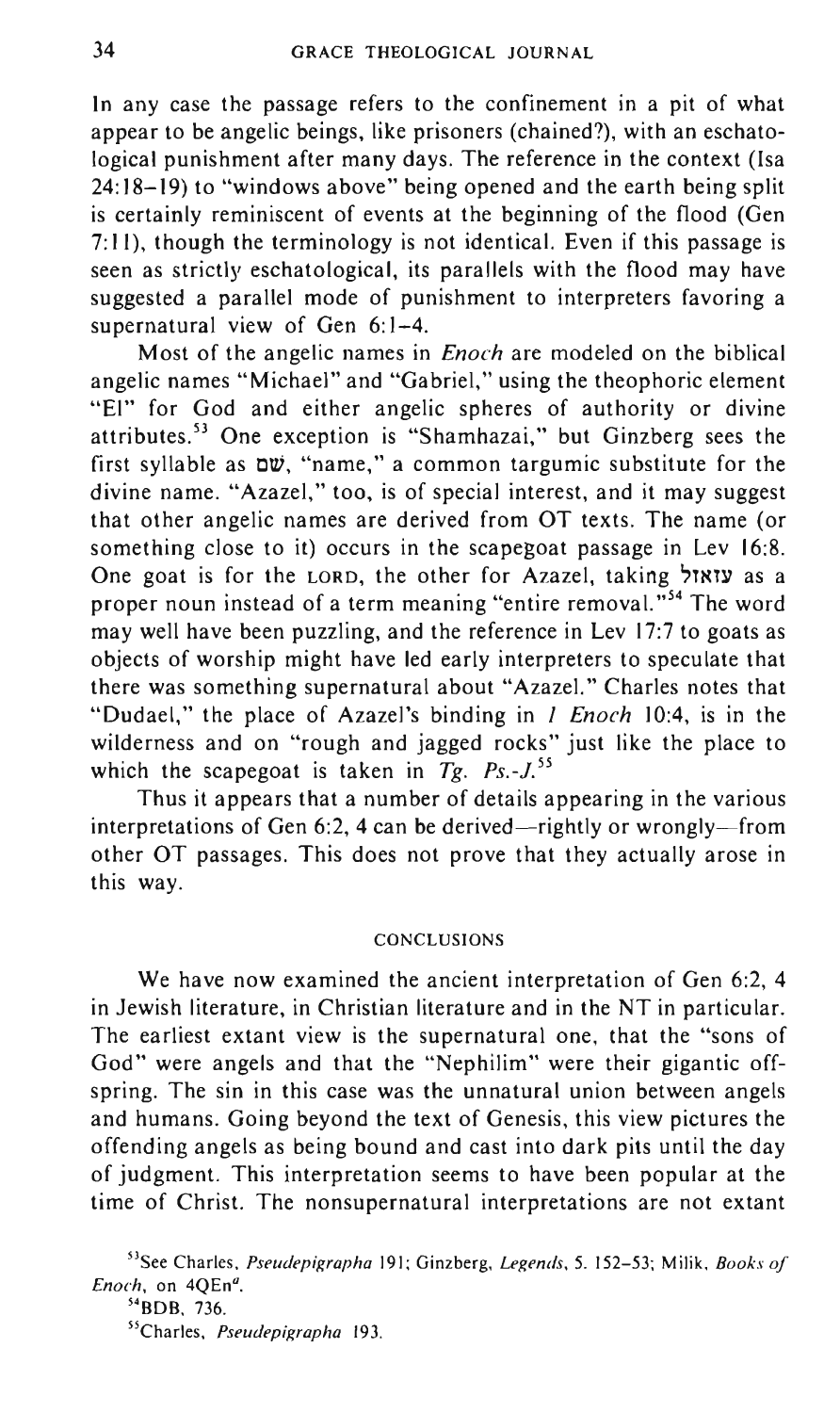until later and take two basic forms which we may for convenience label "Jewish" and "Christian." The Jewish view sees the "sons of God" as judges or noblemen and the "Nephilim" as violent warriors. The sin involved is unrestrained lust, rape, and bestiality. The Christian view sees the "sons of God" as Sethites or believers in general, the "daughters of men" as Cainites or unbelievers, and the sin as mixed marriage.

After investigating possible NT references to this passage, it appears highly likely that the NT does refer to this incident, almost certainly in Jude 6 and 2 Pet 2:4. Other passages are less certain, but I Cor II: 10 and Matt 22:30 are probable. Though serious questions can be raised whether Matt 22:30 and parallels endorse or oppose the supernatural interpretation, Jude and 2 Pet clearly favor the supernatural position.

Do Jude and 2 Pet *endorse* this interpretation or only mention it? One might be inclined to dismiss Jude's reference as an *ad hominem* argument against opponents who accepted the OT pseudepigrapha since he apparently quotes *1 Enoch* 1:9 in v 14 and cites a no longer extant portion of the *Assumption of Moses* in v 9. 56 Yet there is no hint in the context that Jude in any way distances himself from these citations. In 2 Pet 2, the whole structure of the argument (vv 4-9) indicates that Peter endorses the historicity of this angelic sin: if God judged those notorious sinners of antiquity, then he will judge these current false prophets who engage in similar activities.

Not only do Jude and 2 Peter seem to endorse the supernatural interpretation of Gen 6, they also mention some of the details found in 1 *Enoch* and *Juh.* which do not occur in the Genesis account. Liberal theologians have no difficulty here, since they treat all of this as superstitious nonsense, but how are those who believe in the Bible to respond?

Although part of the evangelical resistance to the supernatural interpretation is exegetical and part is theological, some resistance seems to be due to rationalistic assumptions. Especially in the fields of science, history and Biblical studies, a "minimal-miracle" stance may be adopted, if for no other reason than that miracles pose a roadblock to investigation. However, whenever a minimal-miracle approach begins to produce a crop of problem passages, we should consider the possibility that we are wresting Scripture or other data.

It is also possible that evangelicals along with liberals have adopted too readily the enlightenment-evolutionary view that the

<sup>56</sup>For ancient patristic evidence that this incident appeared in the *Assumption oj Moses* in their times, see C. Bigg, *A Critical and Exegetical Commentary on the Epistles oj St. Peter and St. Jude* (ICC; New York: Scribners, 1909) 331; a complete list of texts is given in R. H. Charles, *The Assumption oj Moses* (London: Black, 1897)  $107 - 10.$